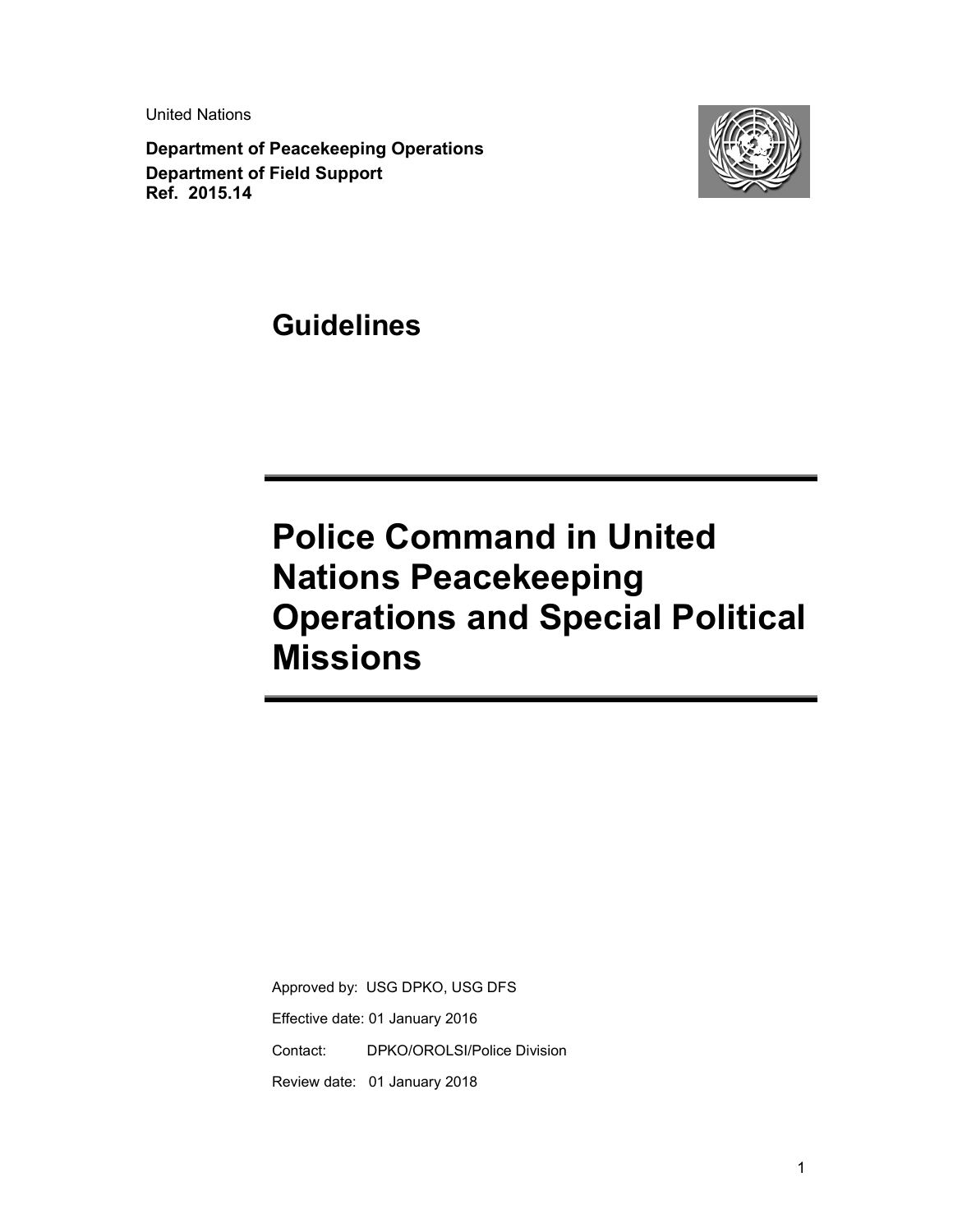# **DPKO-DFS GUIDELINES ON**

# **Police Command**

 **Contents: A. Purpose** 

- **B. Scope**
- **C. Rationale**
- **D. Guidelines** 
	- **D.1 Guiding principles for United Nations police commanders D.2 Police command in a United Nations context** 
		- **D.3 Roles and responsibilities of United Nations police commanders**
- **E. Terms and definitions**
- **F. References**
- **G. Monitoring and compliance**
- **H. Contact**
- **I. History**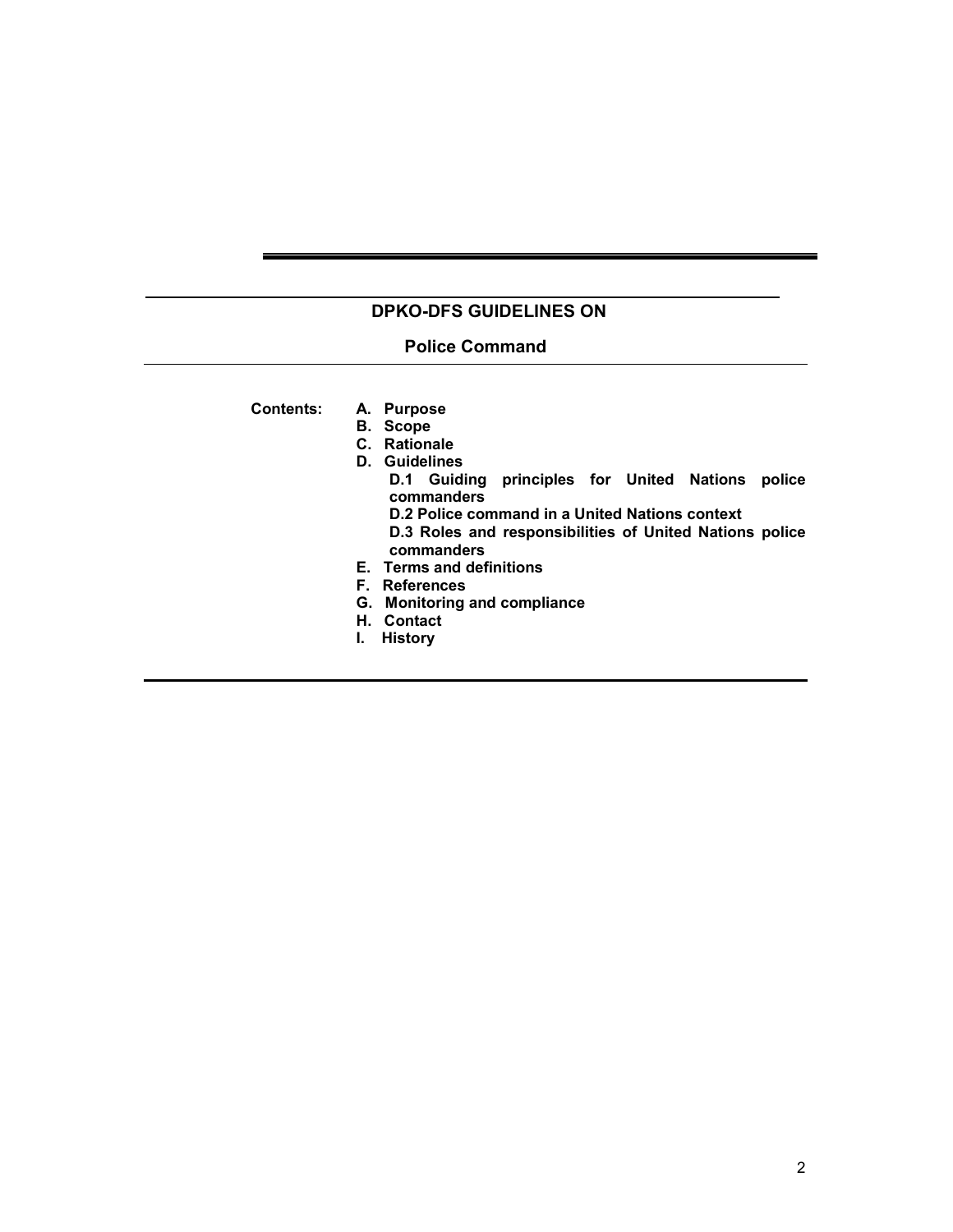# **A. PURPOSE**

- 1. These Department of Peacekeeping Operations (DPKO) and Department of Field Support (DFS) Guidelines on Police Command (hereafter referred to as 'the Guidelines') spell out the fundamental principles and approaches to United Nations police command.
- 2. The Guidelines are designed to assist United Nations police command staff in carrying out their duties and leading the police component in the fulfilment of mandated tasks, which can include capacity-building and development and/or operational support to host-State police and other law enforcement agencies, as well as interim policing and other law enforcement duties whenever executive authority is mandated.

# **B. SCOPE**

- 3. These Guidelines should be read in conjunction with the overarching DPKO-DFS Policy on United Nations Police in Peacekeeping Operations and Special Political Missions (Ref. 2014.01) and the associated DPKO-DFS Guidelines on Police Capacity-Building and Development (Ref. 2015.08) and DPKO-DFS Guidelines on Police Operations in United Nations Peacekeeping Operations and Special Political Missions (forthcoming). These Guidelines shall provide the context for the future development of manuals, standard operating procedures, training materials and other guidance documents related to police command. Reference should also be made to the DPKO-DFS Policy on Authority, Command and Control in United Nations Peacekeeping Operations (Ref. 2008.4).
- 4. These Guidelines shall apply to all command staff of the United Nations police components in missions led by DPKO, as well as in special political missions (SPMs) led by the Department of Political Affairs (DPA). They shall also apply in potential future roles as mission environments and needs evolve, e.g., deployments in the context of the Global Focal Point for the Police, Justice and Corrections Areas in the Rule of Law in Post-conflict and other Crisis Situations (GFP).
- 5. These Guidelines shall also apply to situations in which the United Nations police are mandated to partially or entirely fill the policing and other law enforcement vacuum while the host-State police and other law enforcement are being prepared to take over their domestic responsibilities. They shall apply to any operational support tasks undertaken by the United Nations police and shall serve as a point of reference in contexts where the United Nations police are mandated to assist in the capacity-building and development of the host-State police.

# **C. RATIONALE**

- 6. United Nations police commanders deploy to environments that are fundamentally different from their domestic policing contexts. They serve in post-conflict or fragile settings often characterized by widespread human rights violations. In most countries, police commanders can take a number of conditions for granted in their domestic policing role: that they represent the legitimate authority of a state to enforce a clear set of laws; that they understand the culture and speak the language of the communities they serve; that they have access to the technical tools and equipment they need to perform their duties; and that their police colleagues' training and service are similar to their own. United Nations police commanders cannot presume any of these conditions and instead frequently work in unfamiliar environments where most, if not all, semblance of domestic policing and other law enforcement may have either broken down or been incapacitated by conflict, and where they must navigate among the policing approaches of colleagues from many different countries and police services.
- 7. United Nations police commanders also primarily serve in multidimensional peacekeeping operations. This particular context requires United Nations police commanders to forge close cooperative relationships with elements that may not ordinarily interface in a domestic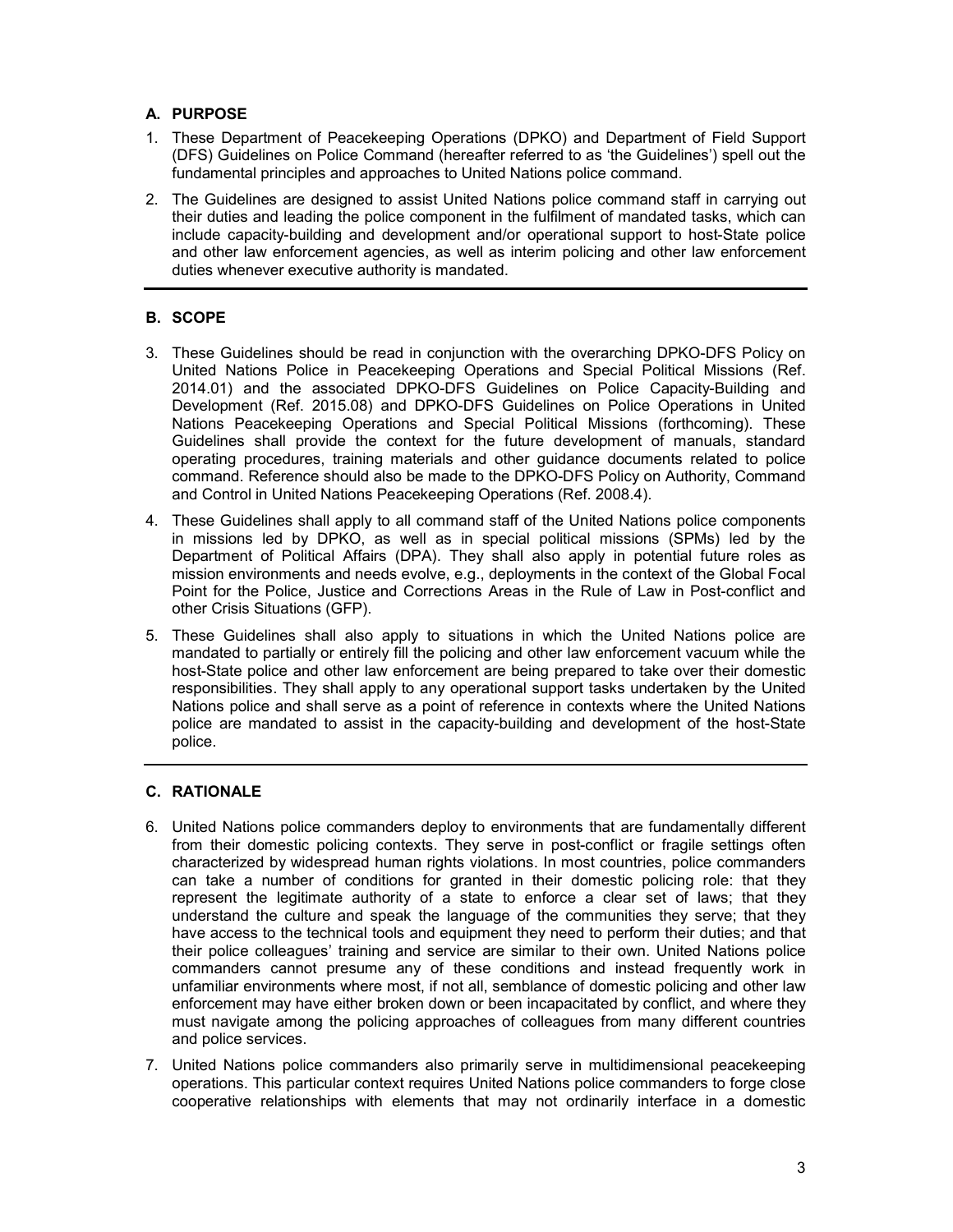setting, including political, military, humanitarian, human rights and other civilian components, as well as host-State and international actors. Cooperation between the United Nations police with other rule of law actors such as the judiciary and corrections is carried out in accordance with the prevailing host-State legal framework, so police commanders may have to adjust to complex criminal justice systems that function quite differently than those in their home countries.

- 8. United Nations police commanders must also always remain aware of the political nature of their work. Re-establishing or restoring police and other law enforcement institutions in a post-conflict setting is fundamentally political, as it involves shifting power and access to key instruments of the state. Control over police enhances power and influence, both outside and within the police organization, making these institutions susceptible to corruption. All of these factors can affect how the United Nations police approach the implementation of their mandated tasks.
- 9. Commanding police components in these unique and challenging circumstances requires a broader set of specific skills that police commanders may not have attained in their domestic capacity. They must have experience in strategic planning; monitoring and evaluation; project management and oversight; gender and environmental mainstreaming; human rights integration into planning and operations; public affairs and outreach; community engagement; international police cooperation; support for humanitarian assistance, including addressing the needs of refugees and internally displaced persons; and mass migration, among many other skills.
- 10. By defining the fundamental principles and concepts of United Nations police command, these Guidelines shall serve to guide mission command and inform other mission components and host-State police as to how the United Nations police approach the management of their mandated tasks. In the same way, these Guidelines shall inform Member States of the understanding and approaches of United Nations police command and the skill sets required of command staff on secondment to United Nations peacekeeping operations and special political missions. These Guidelines and the subsequent guidance materials in this area are to be inculcated in United Nations police leadership training.

# **D. GUIDELINES**

# *D.1 GUIDING PRINCIPLES FOR UNITED NATIONS POLICE COMMANDERS*

- 11. **Mandates demand responsibility.** United Nations police components are led by Heads of Police Components (HOPCs): ordinarily a Police Commissioner in peacekeeping operations and a Senior Police Adviser in SPMs. The HOPC is responsible for the implementation of the mission mandate, including overseeing all operational and administrative tasks mandated to the police component. Command is defined by the United Nations as the authority vested in an HOPC for the direction, coordination and control of police personnel. The HOPC derives his or her authority and responsibilities from the mission mandate and other relevant guidance. These Guidelines provide guidance for all United Nations police personnel who assume command roles, unless specific reference is made to the HOPC.
- 12. **Know when to lead, command and manage.** *Leadership* entails articulating a vision and being able to provide the guidance, core values and principles needed to implement that vision. It includes, among other things, negotiating, influencing and building relationships. *Command* involves the development of strategies on different levels and within different timeframes, identifying the knowledge, skills and experience required to make decisions, execute plans and prepare for contingencies. *Managing* means handling organizational and institutional issues, understanding systems and processes and holding others accountable to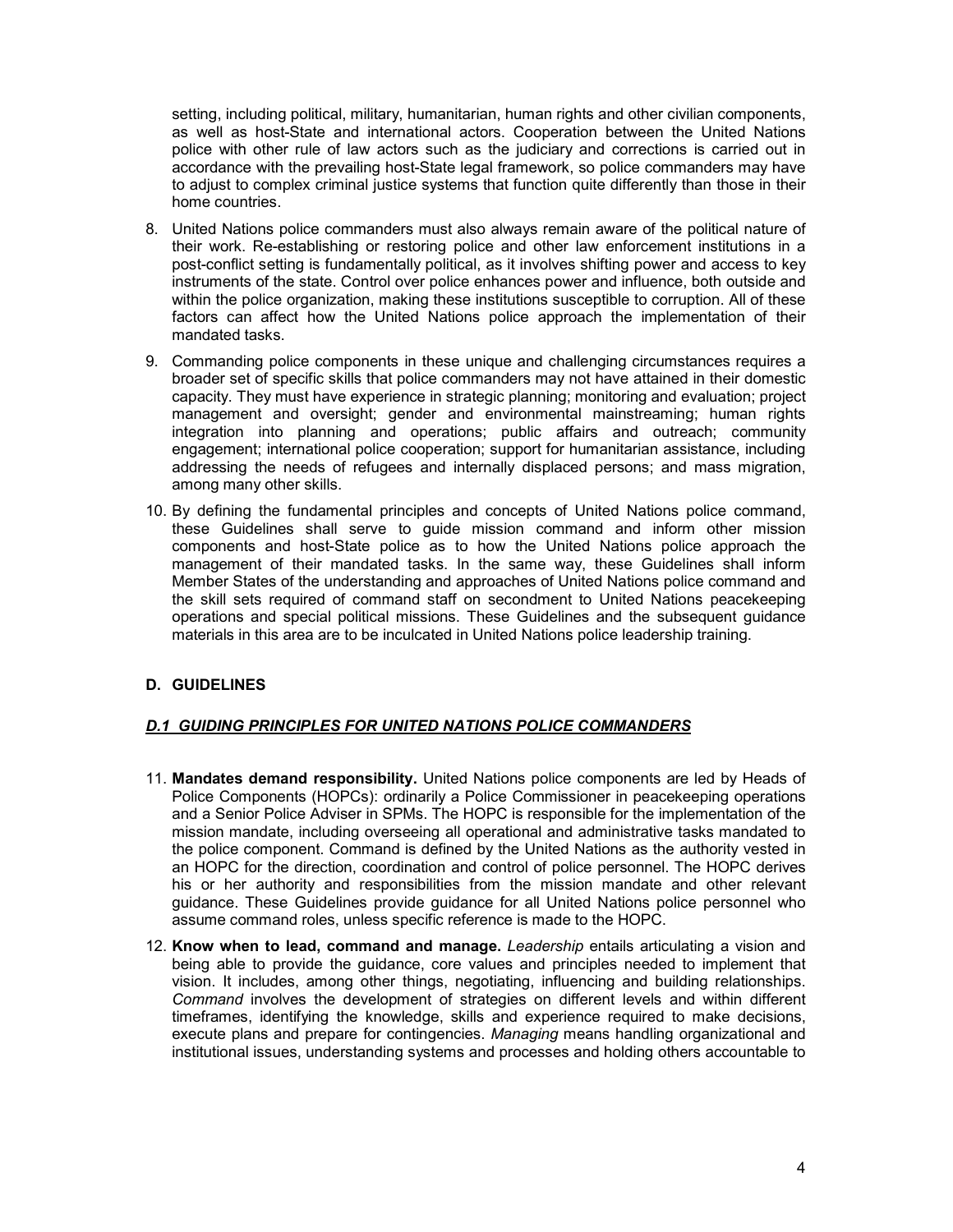ensure service delivery. A United Nations police commander may be called upon to do one or all of these at the same time.<sup>1</sup>

- 13. **Manage human resources effectively.** Police commanders must have a profound awareness that each member of the United Nations police component contributes to the success of the mission. Therefore, service and humility are two guiding principles of command responsibility. The optimal use of available human resources is equally as important. Police commanders shall assign United Nations police officers to appropriate duties, responsibilities and positions based on their backgrounds and experience in accordance with mission requirements and job descriptions. Special skills, national diversity and gender balance must also be taken into account when making assignments.<sup>2</sup>
- 14. **Recognize situations and react accordingly.** United Nations police commanders must be able to respond to various command situations. To do so, they must understand the importance of policing style, engagement with the host-State authorities, the general public and civil society organizations; inter-operability and partnership with the military and civilian elements of the United Nations and/or other international actors; and issues on the use of force in order to create the environment for effective command. Command situations can generally be clustered into four types, which are defined in Section E ("Terms and Definitions"): steady state, rising tide, planned operation and spontaneous incident. Although specific circumstances and response requirements will vary depending on the type of incident, basic principles of police command will likely remain the same. Police commanders shall identify, develop and practice these principles in order to increase the police component's capacity to deal with crises and other potential causes of uncertainty.<sup>3</sup> Regardless of the level of intervention, the principles of community-oriented policing shall always apply; that is, consulting with communities; responding to communities; mobilizing communities; and working with communities to solve recurring problems.
- 15. **Balance competing responsibilities.** Police commanders shall have a thorough understanding of United Nations rules, regulations and procedures to acclimate quickly, make sounder decisions and overcome bureaucratic hurdles. He or she must manage, oversee and monitor adherence to a policy framework at the operational level that guides the achievement of objectives and mission mandates, including the development of missionspecific guidance, as needed. The HOPC shall develop the police component's mission statement in accordance with the overall objectives of the mission and provide or reiterate this to all personnel of the police component. She or he shall also ensure that all United Nations police officers receive training and guidance on how to carry out their duties in accordance with the relevant guidance materials developed by DPKO during the induction phase and prior to deployment. A list of essential policies and other relevant guidance materials can be found in Section F ("References") of these Guidelines.
- 16. **Understand their own roles in a complex setting.** In addition to the necessary technical skills, United Nations police commanders need to be capable of managing officers from diverse backgrounds. They must act as mentors, negotiators, mediators, consensus builders and diplomats and must possess strongly honed communication skills. They should be prepared to interact with multiple or competing parties irrespective of regional or other

l,

<sup>1</sup> Brown, Maureen, Durch, William, and Stiernblad, Henrik (2014, October). *Principles of International Police Command*. Paper presented at the Thematic Meeting of Experts on Police Command, Pretoria, South Africa, co-organized by the United Nations Police Division, Institute for Security Studies and Swedish National Police.

 $2$  More detailed guidance with regard to administrative issues such as recruitment, payroll, compensatory time-off, etc., can be found in the forthcoming DPKO-DFS Guidelines on Police Administration in Peacekeeping Operations and Special Political Missions; the Guidelines for United Nations Police Officers on Assignment with Peacekeeping Operations (2007); and the Standard Operating Procedures on Assessment of Individual Police Officers for Service in United Nations Peacekeeping Operations and Special Political Missions (2012).

<sup>&</sup>lt;sup>3</sup> During the initial stages of any command situation, there will be a lack of information, intelligence and situation awareness. It is essential to adopt and utilize an effective and consistent decision-making doctrine that is understood by all. An example of such a model can be found at: http://www.jesip.org.uk/uploads/resources/JESIP-Joint-Doctrine.pdf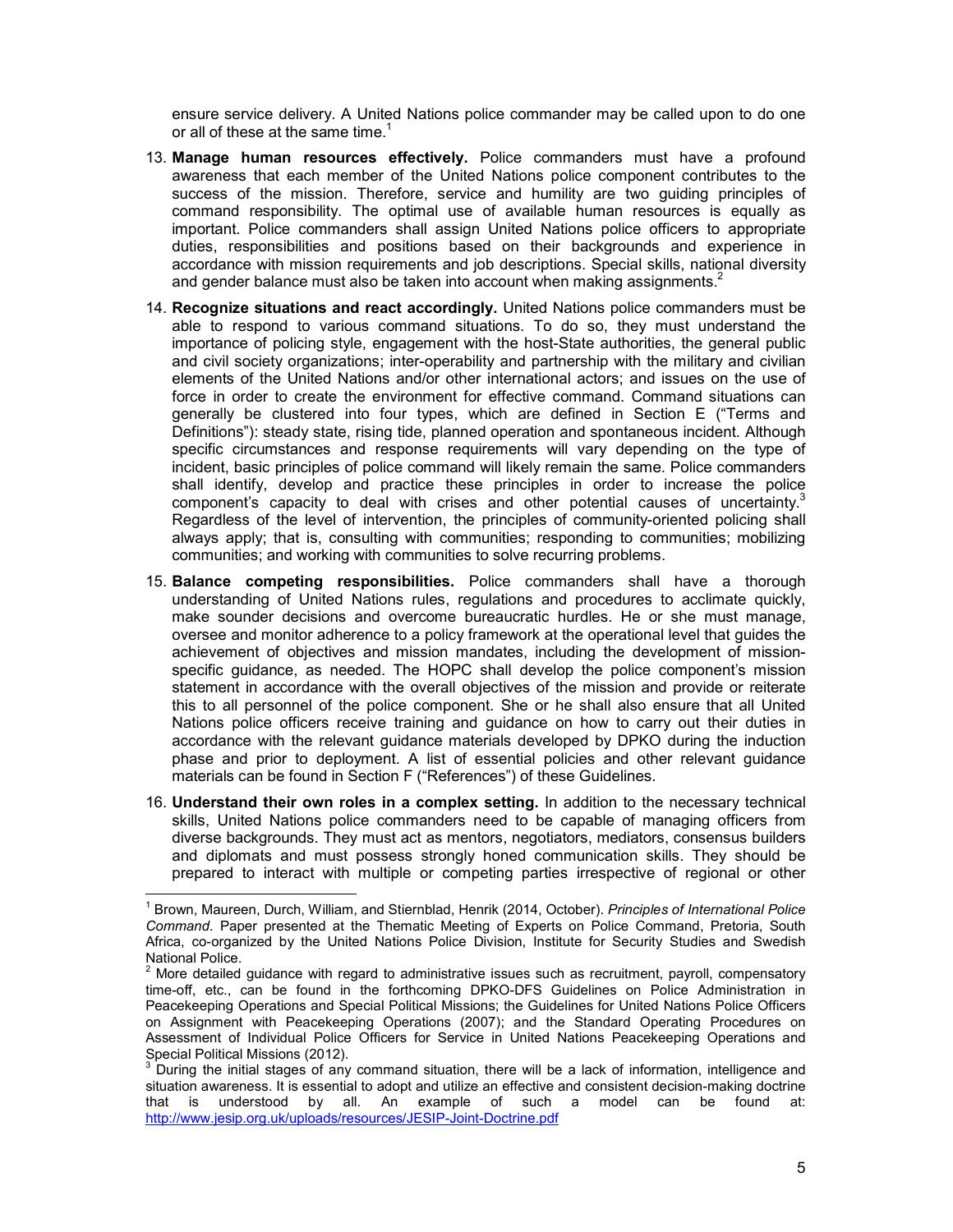potentially divisive considerations. Police commanders also need to be able to operate within international human rights law frameworks that may conflict with their own or the host-State's criminal and judicial statutes, cultural practices and traditional or common law systems.<sup>4</sup> To do so, they must be able to transcend their own cultural and societal contexts in order to act as representatives of the United Nations and abide by the United Nations Charter and United Nations standards and policies.

- 17. **Prioritize capacity-building.** While United Nations police commanders deploy to environments that often require them to "hit the ground running" and may find themselves preoccupied with day-to-day operational exigencies, they should develop and implement a training and capacity-building program for host-State police and other law enforcement to increase the likelihood of achieving mission mandates and to ensure the long-term sustainability of their efforts. This program should include benchmarks and indicators of success. Police commanders should always remain aware of the relationship between their operational and capacity-building activities: the operational support the United Nations police provide to the host-State police helps foster the stability and environment needed for capacity-building and development work, which in turn strengthens the effectiveness of mutually supportive operational activities. Capacity-building efforts should be based on a strategic plan covering individual personnel, organizational units and the broader institution.<sup>5</sup>
- 18. **Protect, promote and respect human rights.** In all aspects of their activities, United Nations police commanders shall ensure respect for and compliance with human rights standards. They shall reinforce the responsibility of all personnel of the police component to advance human rights through their functions, promptly record and share information on allegations of human rights violations, and be prepared to intervene to stop human rights violations. Police commanders shall ensure that adequate instructions are in place from the onset of a peacekeeping operation or special political mission to guide the actions of police personnel when confronted with human rights violations while performing their tasks. Police commanders shall cooperate closely with the head of the human rights component to anticipate, plan and prepare for possible crises, escalations of violence and upsurges of human rights violations, within the limits of their mandate and capacity. Police commanders shall ensure that personnel under their command adhere to the principles of democratic policing, i.e., policing that is representative, responsive and accountable.<sup>6</sup> *Representative policing* aims to ensure that the human rights of all people, without distinction of any kind, such as based on race, color, descent, national or ethnic origin, gender identity, sexual orientation, religion, language, political opinion, property, birth or other status, are protected, promoted and respected and that police personnel represent the communities they serve. *Responsive policing* ensures that police respond to the needs and expectations of the public, especially in preventing and detecting crime and maintaining public order and safety, in accordance with international norms and standards in crime prevention, criminal justice<sup>7</sup> and human rights law. *Accountable policing* means that police are held accountable to the communities they serve and to the democratic and political institutions of the state through their conduct and the effective use of the resources allocated to them.
- 19. **Zero tolerance for misconduct, including sexual exploitation and abuse**. United Nations police commanders at all levels shall hold themselves and their subordinates rigorously accountable for observing the United Nations standards of conduct, including provisions

<sup>4</sup> Caparini, Marina and Livingstone, Ann. African perspectives on challenges of police command in peace support operations, Institute for Security Studies, November 2014, p. 8.

<sup>5</sup> See DPKO-DFS Guidelines on Police Capacity-Building and Development (Ref. 2015.08) for detailed guidance on this topic.

<sup>6</sup> In accordance with the DPKO-DFS Policy on United Nations Police in Peacekeeping Operations and Special Political Missions (Ref. Ref. 2014.01).

<sup>7</sup> Guidance on this topic can be found in the Handbook on United Nations Criminal Justice Standards for United Nations Police, developed jointly by the United Nations Department of Peacekeeping Operations and United Nations Office on Drugs and Crime. See (http://www.unodc.org/documents/justice-and-prisonreform/08-58900\_Ebook.pdf).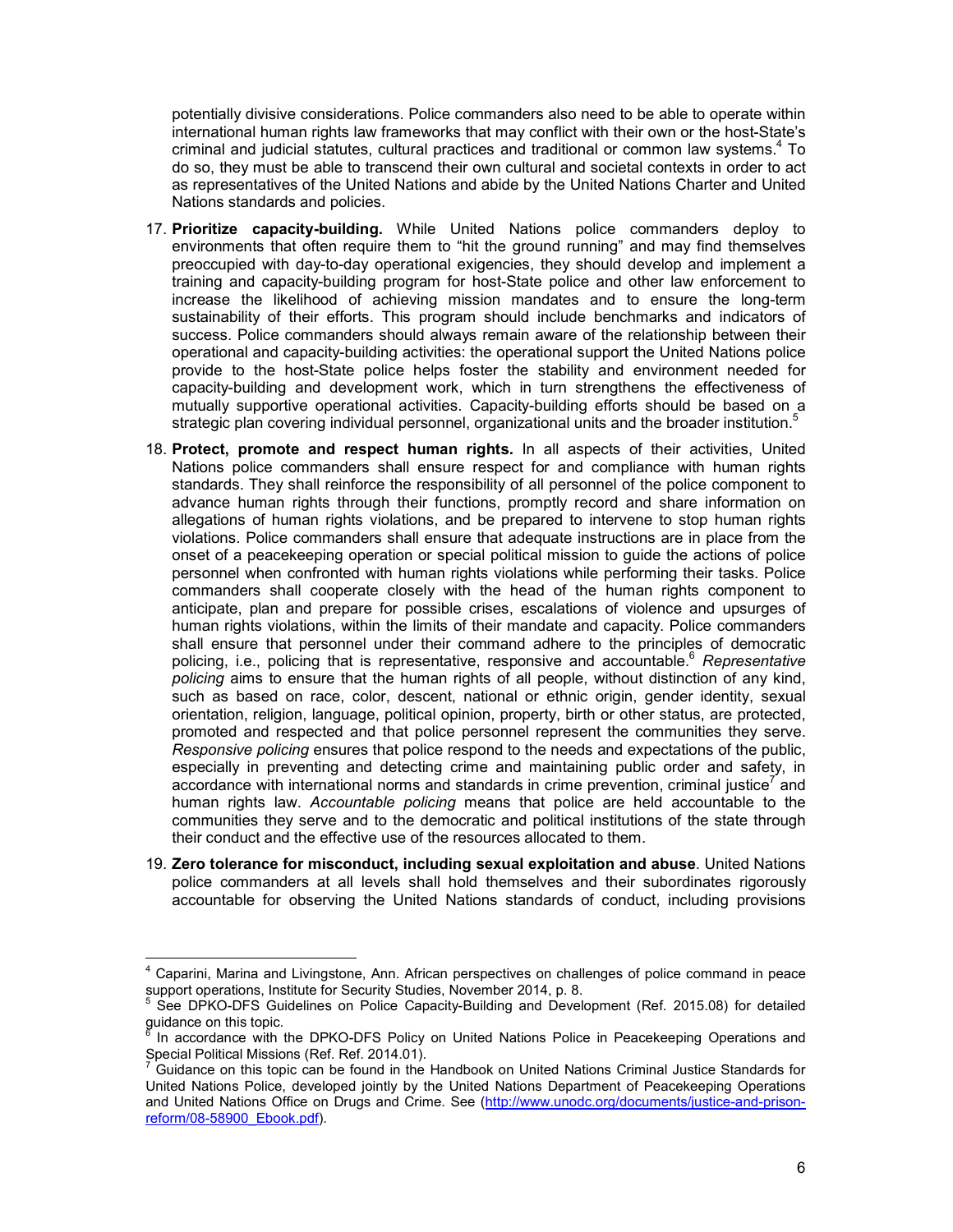related to the prevention of sexual exploitation and abuse $^8$  and the zero-tolerance policy regarding that. The United Nations standards of conduct specifically prohibit sexual relations with prostitutes and with any persons under 18 years old, regardless of the age of consent in the host State, and strongly discourage relations with beneficiaries of assistance such as food, housing or aid as a result of a conflict, natural disaster or other humanitarian crisis or in a development setting.<sup>9</sup> Mission-specific directives prohibiting fraternization, except where it relates to professional relationships needed to achieve the mandate, may also be issued. United Nations police commanders shall take appropriate measures to ensure that subordinates abide by the United Nations standards of conduct and report any violations thereof.

- 20. **Facilitate the flow of information**. Police commanders are expected to delegate, within a clear framework of tasking, ensuring the most appropriate allocation of qualified and enabled resources, and ensuring accountability to defined results. Police organizations, including the United Nations police, require adherence to an effective and efficient chain of command. United Nations police commanders should understand the need for the hierarchic processing of strategic information to their own mission leadership in order to enable interaction between the mission and UN Headquarters (UNHQ). At the same time, police commanders must facilitate the highly collaborative sharing of information. It is crucial to disavow the "silo" mentality and to prioritize the free and rapid flow of information – bottom up, top down and laterally – with other mission components and United Nations entities as appropriate, to the maximum extent possible. They must also proactively engage in and support daily communication with the Police Division at UNHQ in New York.
- 21. **Manage expectations.** Senior leadership in peace operations find themselves challenged by a large and complex set of expectations. United Nations police commanders must be able to manage expectations, notably in dialogue with domestic stakeholders within their own mission environment. Legitimacy and credibility are frequently hard to win but easy to lose. If the host-State population perceives that the United Nations has failed to deliver as expected, it will become more difficult to implement the mandate. Likewise, United Nations police commanders might be confronted with expectations from within the police component and from representatives of police-contributing countries. Goals and timelines for the achievement of objectives should be collaboratively developed, realistically set and clearly communicated with all relevant stakeholders.
- 22. **Foster awareness of the local context.** Police commanders should know and understand the cultural landscape of the host State and engender among their personnel an appreciation of its language, history; geography; political and economic systems; cultural and religious practices; ethnic minorities; gender roles in society; and local approaches to conflict resolution.<sup>10</sup> Without this awareness, it will be difficult for the police component to support the mission's efforts to promote local ownership, assist with the design of institutional infrastructures and plan for the eventual transition of security responsibilities to the host-State authorities following the United Nations' departure or withdrawal.<sup>11</sup>
- 23. **Treat community members as partners.** Community-oriented policing recognizes that community problems, of which crime is one, require community solutions and support. United Nations police commanders shall implement community-oriented policing strategies to encourage the public, particularly women and minorities, to become partners in preventing and managing crime, as well as other aspects of security and order based on the needs of the community. Police commanders shall ensure that supervisors at all levels are trained in the management of community-oriented policing, in particular, how to encourage and

<sup>&</sup>lt;sup>8</sup> Sexual exploitation is any actual or attempted abuse of a position of vulnerability, differential power or trust for sexual purposes, including, but not limited to, profiting monetarily, socially or politically from the sexual exploitation of another. Sexual abuse is defined as the actual or threatened physical intrusion of a sexual nature, whether by force or under unequal or coercive conditions. See also the Secretary-General's Bulletin: Special measures for protection from sexual exploitation and sexual abuse (ST/SGB/2003/13).

<sup>&</sup>lt;sup>9</sup> For more information, see (http://www.un.org/en/peacekeeping/documents/2015factsheet.pdf).

<sup>&</sup>lt;sup>10</sup> Caparini et al, p. 16.

<sup>11</sup> *Ibid*.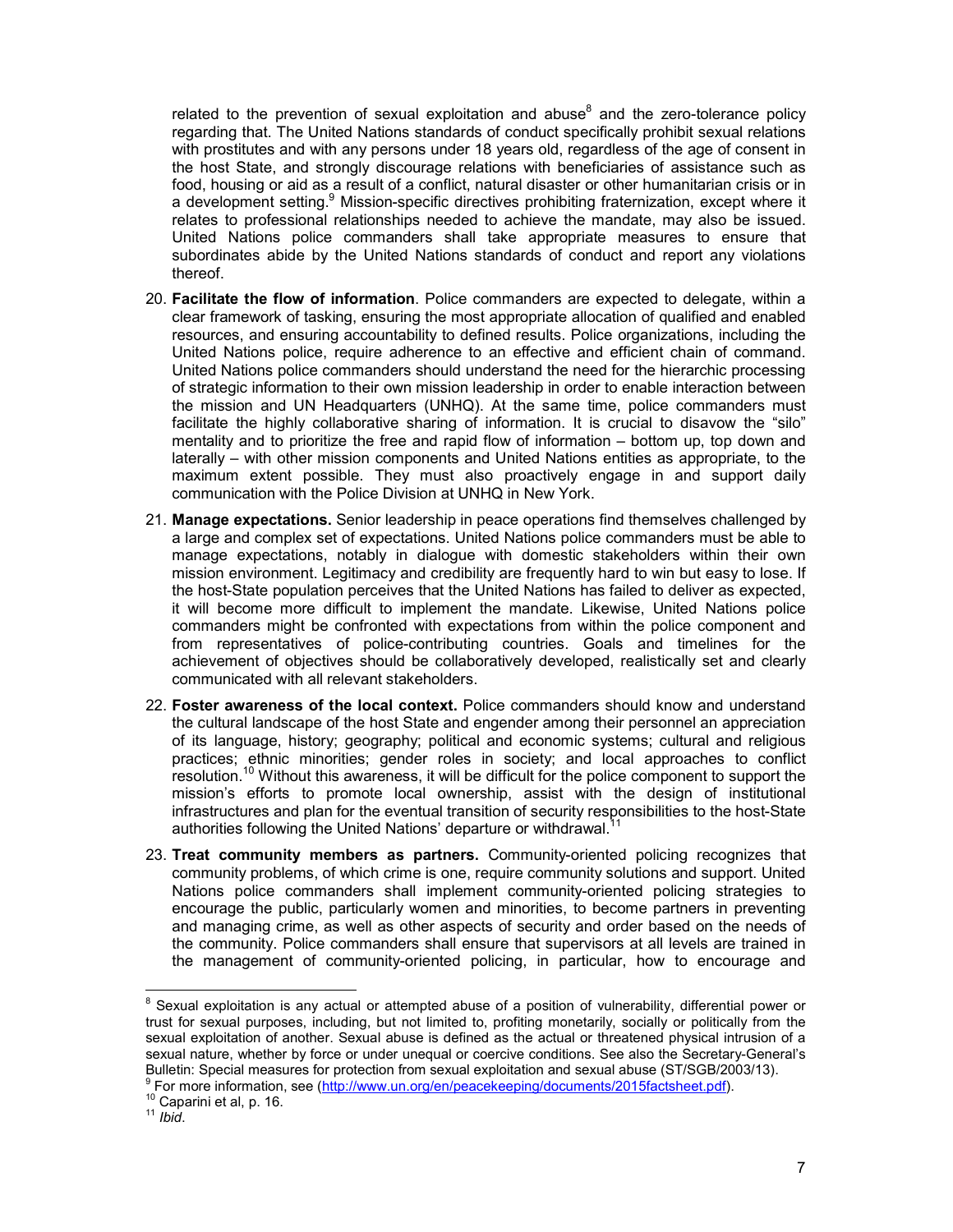facilitate community-oriented policing activities by subordinate officers,  $12$  and that they are putting its core principles into practice. Police commanders should take steps to keep community members abreast of progress made on their cases and requests. To foster cooperative relations, police commanders should consider creating consultative committees in each patrol area or police precinct composed of representative members of the public, including women.

- 24. **Employ intelligence-led policing strategies.** United Nations police commanders shall also use criminal intelligence, i.e., processed information on crimes and criminality, to plan, prioritize and allocate resources in undertaking crime-reduction strategies. While criminal intelligence may be assigned to specific personnel within the United Nations police component, all United Nations police officers, including those deployed out in the regions, sectors or sub-sectors, shall be responsible for collecting and reporting information that may help identify criminal conspirators and perpetrators. The United Nations police leadership shall convey this obligation to all members of the police component.
- 25. **Comprehensive integration of gender equality commitments.** United Nations police commanders should a) encourage and facilitate the participation of women and girls in decision-making, planning, implementation and oversight; b) strive to ensure that the police and its policies respond to the different rights, perspectives and needs of women, girls, men and boys and in particular provide effective human rights protection, including protection from and response to sexual and gender-based violence (SGBV); and c) comply with the standards of the Convention on the Elimination of All Forms of Discrimination against Women (CEDAW) and other international human rights instruments, the mandates set forth in United Nations Security Council (UNSC) resolutions<sup>13</sup>, as well as the basic principles for a United Nations approach to security sector reform (SSR), as outlined in the Secretary-General's report on the role of the United Nations in supporting SSR (Ref. S/2008/39).
- 26. **Encourage, but provide constructive feedback when necessary.** United Nations police commanders often have to build confidence and rapport with the host-State police to attain the level of trust required for effective mentoring and advice, while at the same time reacting to and recording inefficiencies and wrongdoings by host-State counterparts which they witness and/or which are brought to their attention, including human rights violations. United Nations police commanders and all other UNPOL officers involved in operational support and capacity-building need to advise and communicate to the host-State police at the very start of their work together of the United Nations police's duty to provide both positive and constructive feedback, thereby offering a candid solution to address identified issues in partnership.
- 27. **Manage performance.** Addressing human resource issues related to performance management and developing a performance management system that fully supports United Nations coherence is a key role for police commanders to ensure the efficient and effective delivery of the mandate and to achieve value for money. Police commanders should have an understanding of the principles of work planning, ongoing feedback, reviews and appraisals while assessing their own performances to overcome obstacles and challenges.<sup>14</sup>

#### *D.2 POLICE COMMAND IN A UNITED NATIONS CONTEXT*

#### *D.2.1 Chain of command*

l,

28. **Levels of command.** The three levels of command within a United Nations peace operation are:

See the forthcoming DPKO-DFS Guidelines on Police Operations in Peacekeeping Operations and Special Political Missions (2015) for detailed guidance on community-oriented policing.

<sup>13</sup> In particular, see UNSC resolutions 1325 (2000), 1820 (2008), 1888 (2009), 1889 (2009) and 1960 (2010) as well as other relevant resolutions.

See Performance Management in Support of UN Coherence, United Nations Development Group, 19 June 2008.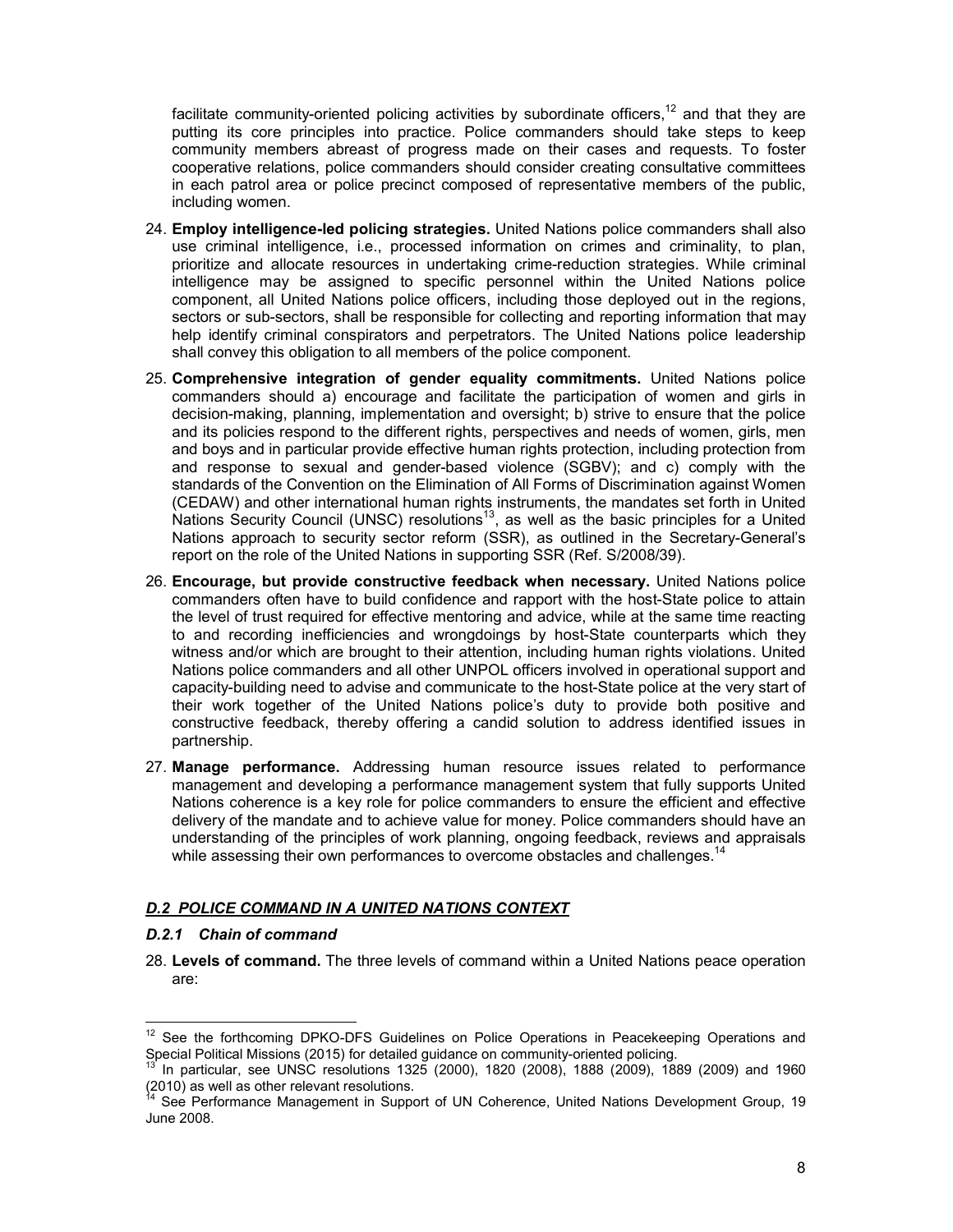- *Strategic command* takes place at the political or Headquarters level. UNHQ provides high-level political direction and advice as well as logistical and administrative support.
- *Operational command* involves mission headquarters and leadership team, who report to UNHQ and direct field operations.
- *Tactical command* encompasses the implementation of the mission plan by civilian and uniformed personnel and units working in regional or field offices.



- 29. Police commanders shall need to be able to manage multiple though sometimes competing – expectations across the three levels of command. They must be aware of the many concerns and requirements at the tactical level, even while working primarily on the strategic and operational levels. They must also coordinate command responsibilities with the host-State authorities, as well as with other mission components and external stakeholders.
- 30. In accordance with the Policy on Authority, Command and Control in United Nations Peacekeeping Operations, the HOPC reports to the Head of Mission (HOM), normally the Special Representative of the Secretary-General (SRSG) or, depending on the context and mission structure, to the Deputy Special Representative of the Secretary-General for Rule of Law (DSRSG/RoL) or other designated senior mission official. The HOPC is an integral member of the Mission Leadership Team (MLT). She or he maintains a technical reporting and communication link with the United Nations Police Adviser at UNHQ. This technical reporting link shall not circumvent or substitute the command chain between the Under-Secretary-General of the Department of Peacekeeping Operations and the HOM.
- 31. The HOPC exercises his or her authority to direct, coordinate and control all personnel within the police component, including civilian staff, Individual Police Officers (IPOs), Formed Police Units (FPUs) and, when deployed to the mission, members of the Standing Police Capacity (SPC). The HOPC can delegate authority to the appropriate subordinate levels but maintains overall responsibility. The HOPC or his or her designate also has tasking authority to deploy, re-deploy and employ all or part of an enabling unit to achieve the mission's mandate, as well as the authority to task individual personnel, units and sub-units within the mission area and delegate responsibilities to the appropriate subordinate level.
- 32. Clear command arrangements support greater cohesiveness among all mission elements, allowing for the efficient and effective implementation of mandates and strengthening a mission's ability to handle crisis situations. The HOPC, in consultation with the Police Division at UNHQ, shall establish the police chain of command in the mission. Any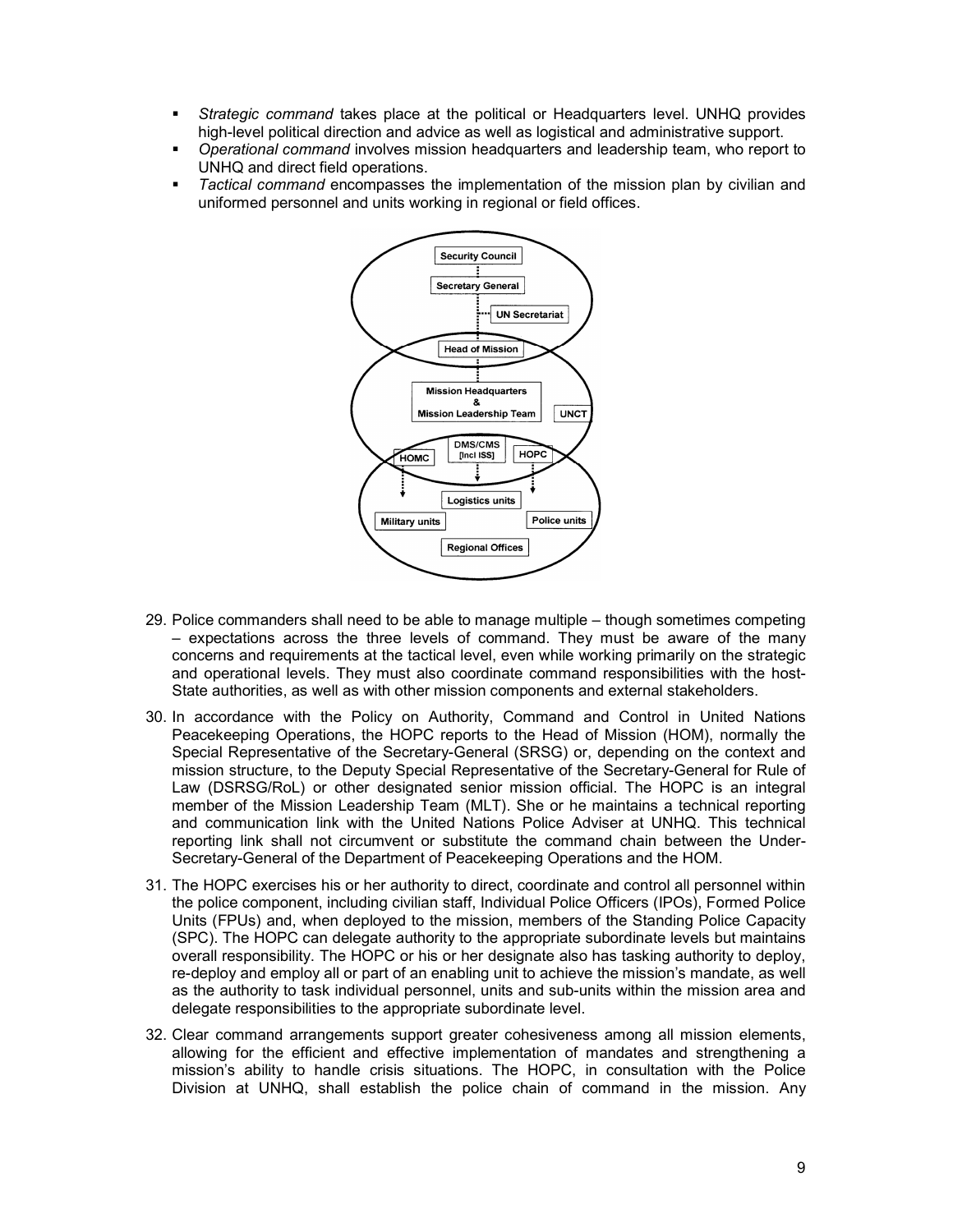amendment to the organizational structure, including the chain of command and control, must be done in consultation with the Police Division.

33. A typical senior chain of command in a United Nations police component for a peacekeeping operation may include:



- 34. The HOPC shall establish a process to ensure the continuation of supervision at all levels of the chain of command in the event of a vacancy or his or her absence from duty. A command protocol may contain formal arrangements that determine how the command team will react quickly to changing circumstances and ensure the proportionate use of legal powers and how the deployment of specialist equipment will be managed. It may also set out 1) who is responsible for achieving each of the tasks allocated when contingency plans are activated; 2) who commands what resources and where; 3) when and how resources will be transferred between one commander and another; 4) who commands within a given geographical area; and 5) who is responsible for managing specific tasks.<sup>16</sup>
- 35. A Police Contingent Commander is appointed by his or her government. He or she acts as the contingent's representative and is not, solely within this responsibility, considered to be part of the United Nations chain of operational command, but remains a vital part of the police component's leadership structures and information flows. Moreover, all operational and administrative matters are under the sole authority of the HOPC, or his or her designate, and command and control arrangements from the United Nations shall have primacy in all circumstances.
- 36. The Police Contingent Commander, within the national contingent, has administrative control on non-operational matters related to personnel management, supply services and welfare issues of their respective contingent personnel and must not adversely influence the management and conduct of United Nations operations within a mission area. The Police Contingent Commander also has responsibility for the conduct and discipline of personnel of the national contingent. The HOPC should engage Police Contingent Commanders about planned changes to a mandate well in advance of the issuance of a new Police Concept of Operations (CONOPS) in order to ensure unity of understanding of mandate changes from the top down and to ensure that the views and recommendations of Police Contingent Commanders are communicated to UNHQ. The Police Contingent Commander shall provide the HOPC with an End of Assignment Report (EoAR) at the conclusion of their deployment.
- 37. The mission Police CONOPS, coordinated, approved and delivered by UNHQ, shall serve as the guiding document for the HOPC during the life of the mission. The Police CONOPS includes the United Nations Police Adviser's strategic intent, establishing the broad approach, tasks and responsibilities of the police component related to the mission mandate; programs for delivery and expected outcomes of police operations; and activities, processes and resource requirements from which to formulate the mission's plans, standard operating procedures and other guidance materials needed to implement mandated tasks.

<sup>&</sup>lt;sup>15</sup> See DPKO-DFS Policy on Authority, Command and Control in United Nations Peacekeeping Operations Ref. 2008.4) for detailed guidance.

<sup>16</sup> *Ibid*.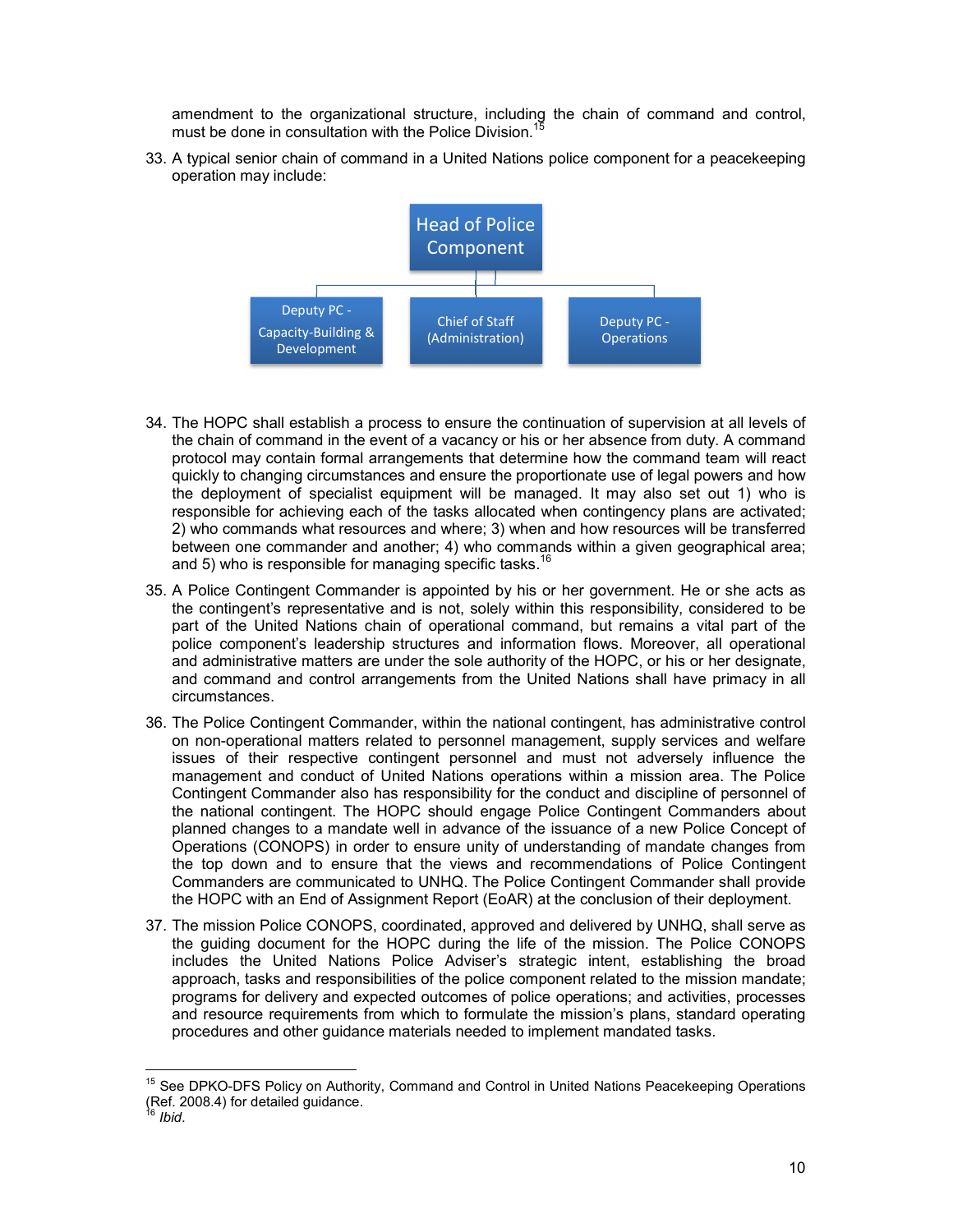- 38. The HOPC shall use the Police CONOPS, along with approved United Nations police policies and other guidance materials, as a basis for providing police inputs into the mission concept. The mission concept may evolve over time in line with program implementation and mandate changes, and the Police CONOPS should be revised accordingly. The Police CONOPS should form the basis for developing the Police Operation Plan (OPLAN) by the HOPC. The Police OPLAN is critical for planning and conducting police operations. It should be considered as the most important planning document to be developed by the HOPC. The HOPC and the Police Division at UNHQ shall coordinate on the development and implementation of this and all other mission-specific policies, guidelines, directives and planning tools. $<sup>1</sup>$ </sup>
- 39. United Nations police commanders shall ensure that their officers act in accordance with the principles of strict impartiality, integrity, independence and tact, and that they understand the mission mandate and the privileges, benefits or immunities the United Nations and its officials enjoy or which have been further negotiated and incorporated in the relevant Status of Forces Agreement (SOFA) or Status of Mission Agreement (SOMA). Police commanders shall enforce a zero-tolerance policy for violations of the United Nations standards of conduct, notably incidents of sexual exploitation and abuse, as well as breaches of national laws applicable in the host State, and shall exhibit a full commitment to creating an enabling environment for staff to report alleged incidents.
- 40. Police commanders must ensure that the personnel under their command use force in full compliance with the applicable United Nations policies and laws in effect within a given UN mission environment. The HOPC shall ensure familiarization with, training on and adherence to directives on search, detention and the use of force (DUF) developed by UNHQ for the police component at the commencement of the mission that clarify the different levels of force that can be used in various circumstances; how each level of force should be used; and any authorizations that must be obtained in advance by police commanders. In the volatile and potentially dangerous environments into which contemporary peacekeeping operations are often deployed, the DUF should be sufficiently robust to ensure that a United Nations peacekeeping operation retains its credibility and freedom of action to implement its mandate.<sup>18</sup> In all instances, members of the police component must duly respect the United Nations Basic Principles on the Use of Force and Firearms by Law Enforcement Officials.
- 41. The HOPC in peacekeeping operations shall submit to the Police Division at UNHQ detailed daily and weekly situation reports (SitReps) on the activities of the police component. Reports should be precise and should include information on internal matters including personnel, discipline, administration and logistics. Weekly reports should indicate the highlights, achievements, political developments and challenges within the reporting period and those expected for the upcoming week.<sup>19</sup> Reports should be forward-looking and analytical rather than narrative<sup>20</sup> and should focus primarily on outcomes rather than outputs. For example, instead of reporting on the number of stops, arrests, etc. (outputs), data such as the number of new market stalls or the number of children attending school may suggest greater economic and social vitality over a certain period of time as a result of better security conditions (outcomes).
- 42. Within the mission, the police component shall contribute intelligence-related material to the Joint Mission Analysis Centre (JMAC) for the preparation of integrated analysis and predictive assessments to support decision-making; mission strategic, operational and contingency planning; and crisis management. The HOPC shall appoint liaison officers and/or focal points, where applicable, to the JMAC for enhanced information flow and

<sup>17</sup> Mission Start-Up Field Guide for Mission Managers of United Nations Peace Operations Version 2.0 (September 2010), Section 6.2.

United Nations Peacekeeping Operations Principles and Guidelines (2008), p. 35.

<sup>19</sup> See Chapter 3 of the United Nations Police Handbook (October 2005) and Standard Operating Procedure on Integrated Reporting from DPKO-Led Field Missions to UNHQ (1 April 2012) for templates and guidance on the specific types of information to be included in daily and weekly reports.

 $^{20}$  See the Secretary-General's Bulletin on Information Sensitivity, Classification and Handling, (Ref. ST/SGB/2007/6) for further guidance on the production and distribution of such reports.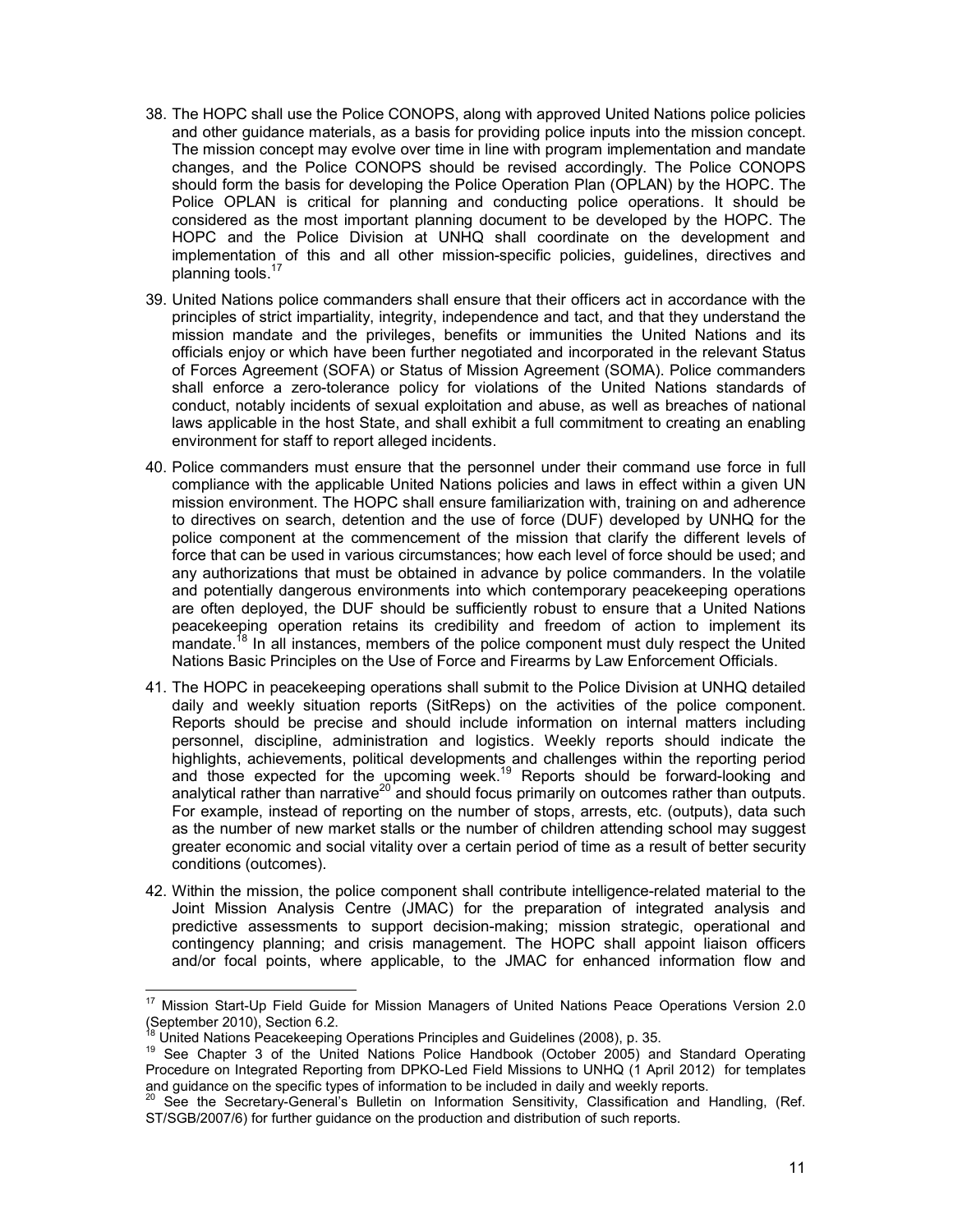collaboration. The HOPC should appoint liaison officers who have, at a minimum, expertise in intelligence or investigations whenever possible and who could contribute effectively to the dayto-day work of the JMAC. Such assignments shall be made without prejudice to the operational authority of the HOPC over such individuals in order to ensure the proper support to the police component and the mission. The HOPC shall work with the Chief JMAC to identify the types of products and information that the JMAC may produce and/or share for the benefit of their specific component. $21$ 

43. Threat assessments produced by the police component should, among other things, be based on information known at the time; take into account the nature of any threat anticipated and its proximity; identify to whom and under what circumstances the threat may occur; and describe any consequences or impacts.<sup>22</sup>

# *D.2.2 Approaches to command*

- 44. Decision-making and authority always follow a hierarchical approach, with varying degrees of delegated authority for decision-making. In a United Nations context, the hybrid nature of most police components—which are made up of IPOs, both contracted and seconded, and FPUs—usually requires a very careful assessment of delegation of authority, taking into account capacity, capability, operational readiness and complexity of operational tasks.
- 45. For example, FPUs must have a well-defined hierarchy in order to be able to respond properly to, for example, public disorder situations. Every FPU officer should be aware of the origin, timing and intent of an order, thereby allowing the effective discharge of formed policing through tactical units. Chains of command are in place throughout the situation, leaving little room for decision-making and the freedom to act by officers on the ground.
- 46. While clear lines of command and accountability are optimal for some situations, IPOs may benefit from a decentralized approach that supports community-oriented policing. Because of the nature of their tasks, individual freedom of interaction requires them to spend most of their time on the beat, working in communities, and they are often co-located with their host-State colleagues. They have a great deal of discretion in how they approach their duties. In peacekeeping operations with executive mandates, IPOs frequently decide on their own whom to stop, to search and to arrest based on their training and experience, in compliance with United Nations rules and regulations, as well as relevant national legislation.
- 47. Both stringent and more delegative forms of command require that the expected outcome of action is clearly defined in a specified and appropriately detailed tasking. In the extreme, neither micromanaging formed police capacities nor a laissez-faire style for IPOs is acceptable. UNPOL command is to be held accountable for clear tasking and definition of the expected outcome at the tactical, operational and strategic levels. It is ultimately the HOPC's command responsibility to ensure that this is systematically implemented and supervised. This is not contradictive to the principle of accountability and delegation of authority to the lowest appropriate levels, but the defining difference between accountability and delegation into responsibility.

#### *D.2.3 Coordination with military components*

l,

48. Military components are crucial partners for the police in peacekeeping operations when it comes to establishing and maintaining a safe and secure environment, including the protection of civilians. In its "role model" function for host-State police capacity-building, the United Nations police need a profile distinct from the military to help maintain the public trust necessary for effective policing. The ability to keep separate profiles while establishing interoperability and strong functional relationships between police and military peacekeepers is a difficult balance but is critical to the success of peacekeeping operations.<sup>23</sup> A civilian population is often confronted with a complex mix of threats of a military and non-military

<sup>&</sup>lt;sup>21</sup> DPKO-DFS Policy on Joint Mission Analysis Centres (JMAC), Ref. 2015.03, 1 March 2015.

<sup>&</sup>lt;sup>22</sup> UK National Policing Improvement Agency on behalf of the Association of Chief Police Officers, Guidance on Command and Control, 2009, p. 25.

<sup>&</sup>lt;sup>23</sup> Handbook on UN Multidimensional Peacekeeping Operations, December 2003, pp. 92-93.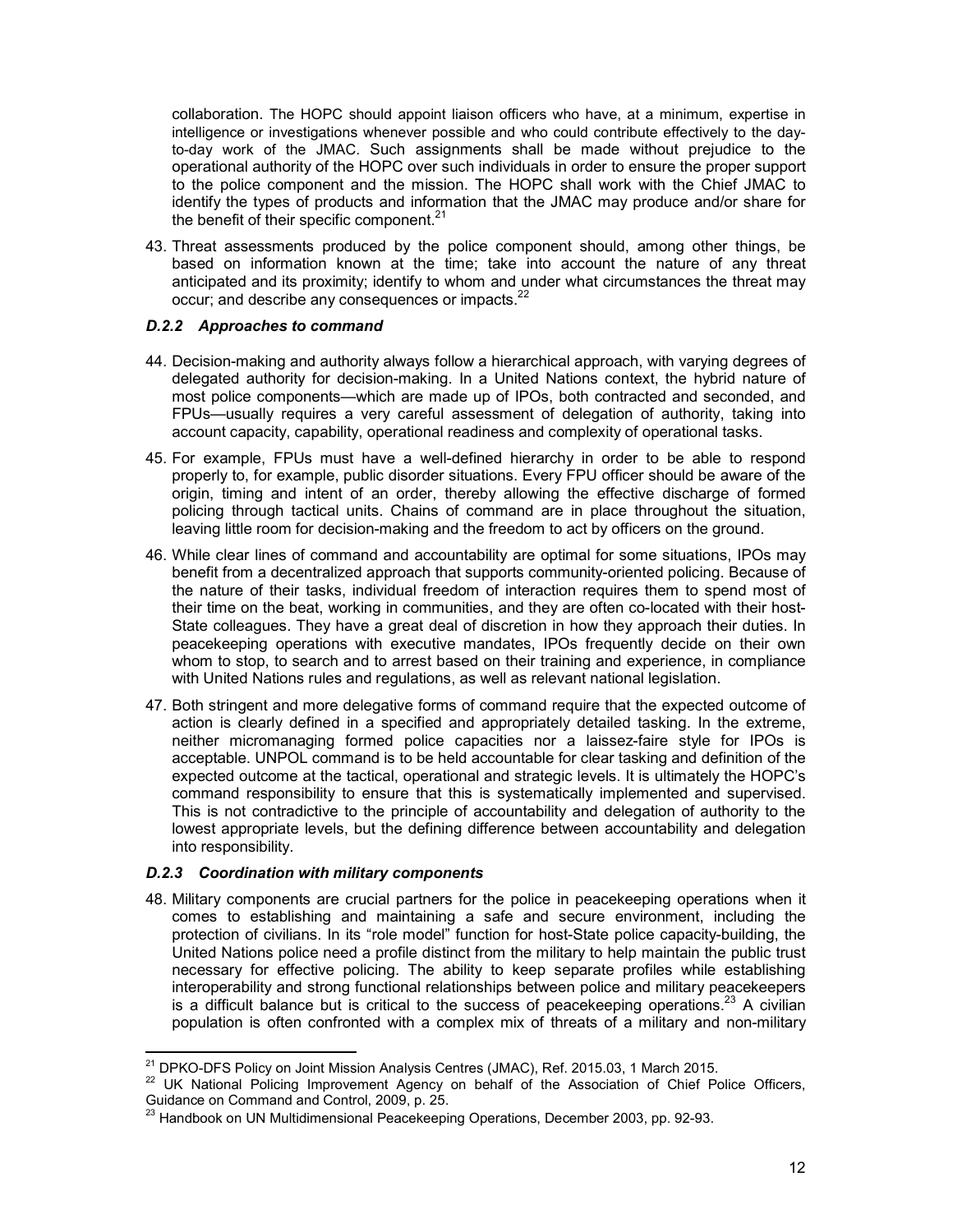nature. Thus, military units provide protection against military threats, while the United Nations police, in strong collaboration with capable military units, provide the appropriate policing response to police-type security and order threats.

- 49. In case of mutually supportive operations to address situations of public order and safety with personnel of FPUs or other constituted body of police personnel and military components, with or without other security personnel of the mission, the following arrangements shall be in place:
	- *Situations of public disorder of a non-military nature.* This generally refers to situations where there is no sustained use of firearms or military weaponry. In such circumstances, the FPUs should have primacy in addressing such situations in support of or in cooperation with host-State police and other law enforcement agencies, as applicable. The HOPC or his or her delegate may request personnel of the military component and/ or other security personnel of the mission to perform specific tasks. In these situations, the United Nations police officer or FPU Commander designated by the HOPC will exercise tactical control. The assignment of military personnel must be coordinated with the Head of the Military Component (HOMC) or Sector or Battalion Commander, as applicable.
	- *Situations of public disorder of a military nature.* This generally refers to situations where there is sustained use of firearms or military weaponry. In such circumstances, units of the military component would have primacy in addressing such situations in support of or in cooperation with relevant host-State police and other law enforcement agencies, as applicable. The HOMC or Sector or Unit Commander may request FPU personnel to perform specific tasks. In these situations, the senior-most Military Commander in location will exercise tactical control. The assignment of FPU personnel must be coordinated with the HOPC or his or her delegate, as applicable.
- 50. Police and military components usually report through their own chains of command. As a general rule, the personnel, units and sub-units from one uniformed component shall not be placed under the direct technical supervision or tactical control of another component, in accordance with the DPKO-DFS Policy on Authority, Command and Control in United Nations Peacekeeping Operations (Ref. 2008.04).
- 51. In mutually supportive operations with the military component, a police tactical area of operation and surrounding military security support zone should be established to define the respective tactical area of responsibility. Police operations are conducted under the tactical control of the designated police commander located in the inner tactical area of operation. The police shall not transfer primary responsibility for resolving rule of law incidents to the military component unless the local threat reaches a level that is determined by the HOPC's delegate at the site of the incident to be beyond police capacity. In the surrounding security zone, the military component can be deployed to support the police operation. Both areas shall be defined in terms of time and space, as outlined in the operational planning documents, and the transfer of authority will be planned in advance. Any component entering the blue box or green box $^{24}$  shall be located under the tactical control of the respective police or military commander present on the spot. In such scenarios, a joint tactical command post should be established where representatives of the police and military follow and tactically coordinate the operation.
- 52. Under specific conditions and with the approval of the SRSG, police and military personnel may serve under a unified and centralized structure commanded by a senior United Nations police officer designated by the HOPC or a military officer designated by the HOMC. The task force commander will be responsible for leading the joint task force's daily operations and operational control in a given geographic area. This type of command structure may only be changed by the SRSG and would not apply to the operational control of police or military units outside of the given geographic area.

 $\overline{a}$ 

 $^{24}$  The approach described is also known as the "Blue Box-Green Box" concept in which the "blue" and the "green" represent the police and the military, respectively.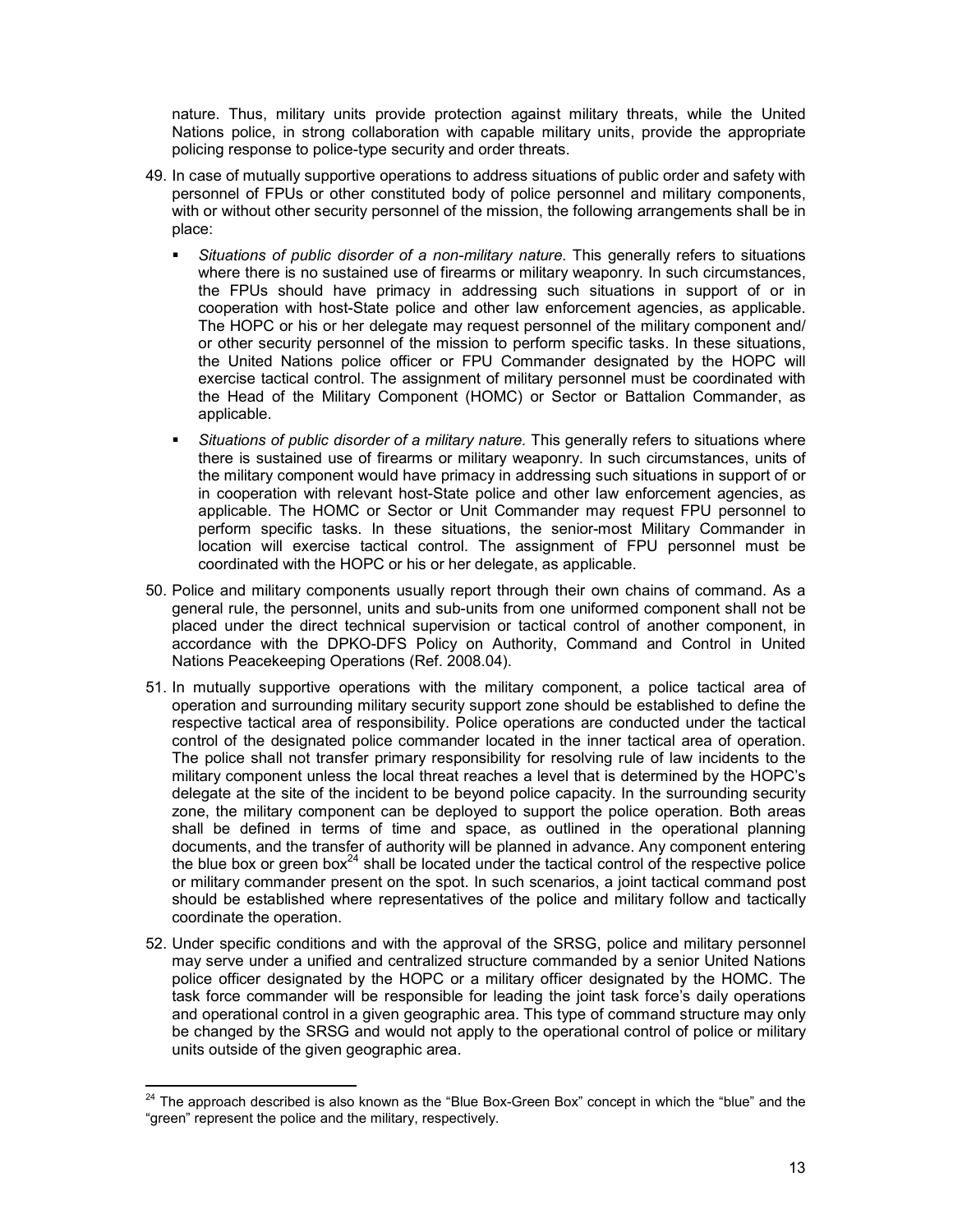- 53. With the possible exception of highly sensitive operations where it is suspected that intelligence may be leaked in advance, host-State police and military authorities should be involved in the daily planning and execution of the joint task force's operations. Tasks to be conducted by the respective police and military elements must be conducted in accordance with the Statement of Unit Requirements for each unit, i.e., police units shall lead operations whose objectives align with usual police roles, searches and investigations, for example, while the military play a support role in securing the perimeter and manning nearby checkpoints. The assigned police and military units shall act in accordance with the DUF for the police or Rules of Engagement (ROE) for the military. Under no circumstances shall United Nations police be placed under the tactical command or control of host-State military, police or other law enforcement agencies.
- 54. The police component shall also cooperate with the military component by drawing upon and providing support to key mission assets, such as the JMAC and JOC, and through joint training and exercises.
- 55. The HOM, through the HOMC and HOPC, is responsible for ensuring that necessary command and control arrangements and standard operating procedures are developed between military and police components at the start of a peacekeeping mission. Early contingency planning, training, rehearsals and exercises, including simulations, should be carried out on a regular basis to ensure that the HOM and senior uniformed UN commanders are sufficiently prepared. All mission management arrangements, plans and procedures associated with this must then be submitted to and approved by the HOM and be regularly reviewed and practiced throughout the life of the mission. Lessons learned in addressing such situations of public disorder, as well as through exercises, should be shared with DPKO at UNHQ for advice, evaluation and further dissemination.<sup>25</sup>
- 56. In addition to the overall framework for police-military cooperation, the exact division of responsibility should be defined for each joint action.

## *D.2.4 Coordination with civilian component*

- 57. The successful implementation of the police mandate relies on strong coordination and the closest possible working relationship with the civilian component, and the HOPC should recognize and leverage their comparative advantages early on. Civil affairs can advise on the strategic and policy framework for operations and liaison with communities, helping to ensure cohesion and consistency across local-level mission actors. Civil affairs can also provide input both for induction processes and for the development of police projects or programs where requested, helping these components to understand the political and socio-economic context within which they are operating.<sup>26</sup>
- 58. The HOPC shall coordinate closely with the head of the mission's human rights component to ensure that all mandated tasks undertaken by the police component fully incorporate the promotion, protection and respect for human rights.<sup>27</sup> He or she should coordinate with the Senior Gender Affairs Adviser to ensure gender mainstreaming in all mandated tasks undertaken by the United Nations police. Police commanders shall also work with the mission's Public Information Unit in developing public information strategies and key messages to raise awareness and understanding about human rights issues related to the role of police in society.<sup>28</sup>

#### *D.2.5 Coordination with host-State counterparts and other actors*

59. **Engage host-State government early and often.** Peacekeeping mandates are designed to come to an end as soon as a secure environment allows. As such, the HOPC should engage with key host-State counterparts from the outset, particularly those who will be entrusted with

l,

<sup>&</sup>lt;sup>25</sup> DPKO-DFS Policy on Authority, Command and Control in United Nations Peacekeeping Operations (Ref. 2008.4).

<sup>&</sup>lt;sup>26</sup> DPKO-DFS Civil Affairs Handbook, March 2012, p.43.

<sup>&</sup>lt;sup>27</sup> OHCHR-DPKO-DPA-DFS Policy on Human Rights in Peace Operations and Special Political Missions, 01 September 2011, Ref. 2011.20.

<sup>&</sup>lt;sup>28</sup> United Nations Police Handbook, October 2005, p. 47.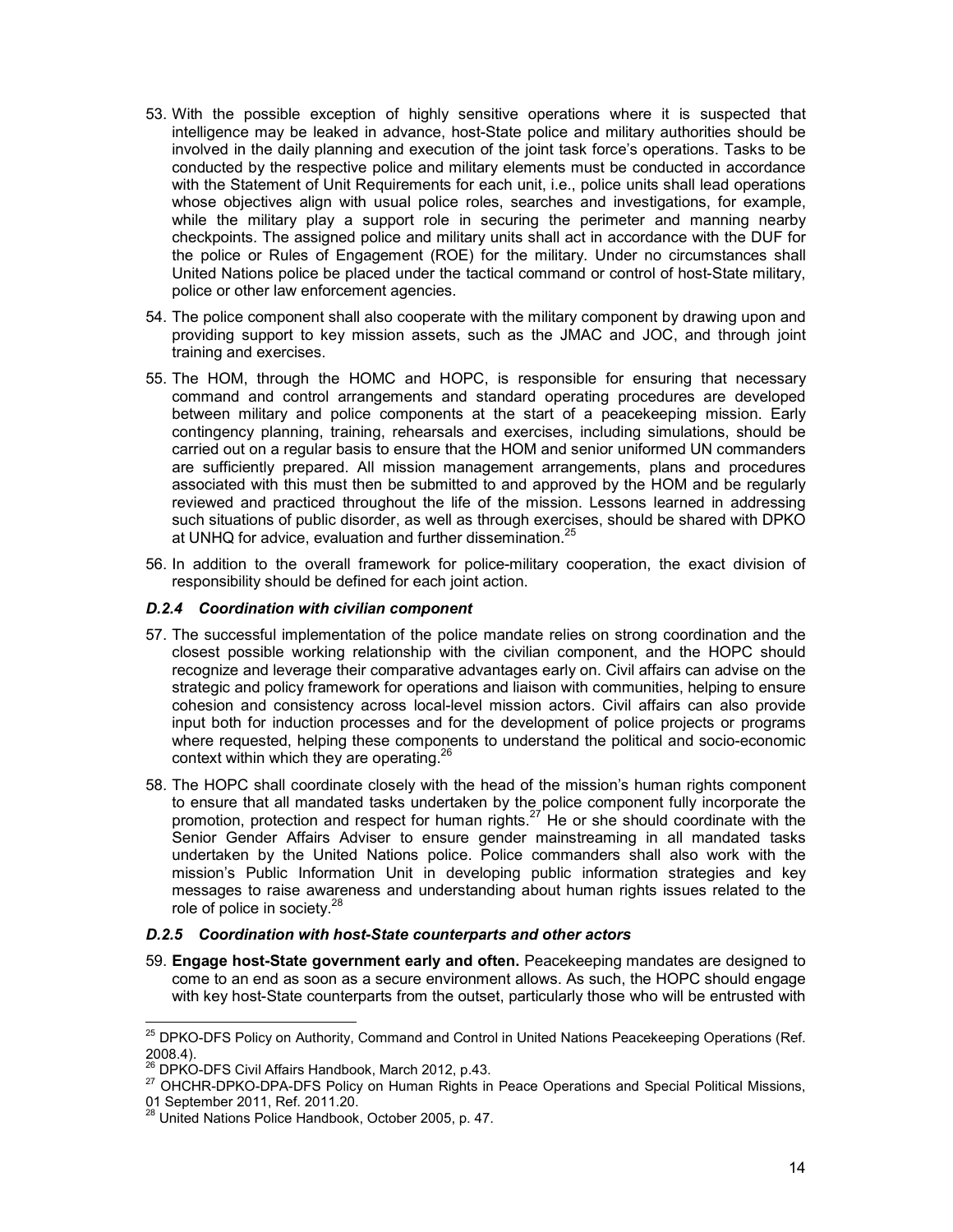security responsibilities<sup>29</sup>, to explain issues as clearly as possible to avoid misunderstanding, jointly set priorities, and ensure that the host State is a partner in all aspects of assessing, planning, implementing and evaluating.<sup>30</sup> Police commanders shall ensure that activities and priorities are based on the expressed needs and wishes of the host State, not solely as prescribed by the United Nations. The amount of trust and respect between the police component and host-State counterparts will bear significantly on the scope and pace of progress. The HOPC shall establish coordination and/or cooperation frameworks with the host-State police and other law enforcement agencies, related ministries and other stakeholders through dedicated joint committees, designated focal points and interagency partnerships forums.

- 60. **Prepare for transitions.** Circumstances in which the security and stability of a state enables a United Nations mission to reconfigure or draw down its resources present opportunities to transfer primacy of command to the host-State police and military institutions. The establishment of clear command protocols and lines of accountability is critical during any period of transition. These protocols should provide clarity with regard to who is responsible for achieving each of the tasks allocated, including contingency plans where activated; who commands what resources; who commands each separate geographical area; and where, when and how resources will be transferred between one commander and another. This approach will require an assessment by the HOPC to balance the need for host-State institutions to increase the confidence of local communities with intervening if or when the risks or demands exceed their capacity.
- 61. **Coordinate with donors.** There is often a mismatch between the mandated tasks and available resources, making cooperation and coordination with donors essential. The HOPC, in close collaboration with other mission components and under the guidance of the mission leadership, should engage with donors to avoid duplication; to ensure the appropriate allocation of resources as per identified priorities; to better understand donor cycles of procurement, budgets and accountabilities; and to develop a comprehensive needs assessment, strategic plan and implementation timeline that reflect local priorities and resources.<sup>31</sup> Working closely with donors will also help to ensure the long-term sustainability of projects and programs. The HOPC should consider establishing a Donor Aid Coordination Team to track and monitor all planned, ongoing and implemented funded projects undertaken in support of host-State capacity development. The team shall provide mentoring and advice to host-State counterparts in developing mechanisms for assuring the sustainability of effort once a project is implemented. Technical support shall also include assisting in project design and specifications. United Nations police commanders should forge collaborative ties with other international and regional organizations, taking into consideration the added value, comparative access to resources and linkages to host-State actors.
- 62. **Coordinate with rule of law partners.** Police are an essential link in the criminal justice chain, and police, justice and corrections must work in tandem for meaningful progress to occur. The HOPC should engage the Global Focal Point (GFP) mechanism<sup>32</sup> at the outset to mobilize resources and deliver more effective police, justice and corrections-related assistance to the host-State police in the area of the rule of law. In sustaining peace, the GFP arrangement, which includes DPKO, the UN Development Programme, the Office of the High Commissioner for Human Rights, the UN Office on Drugs and Crime, UN Women and other UN actors, is a possible avenue for continued programmatic assistance to the host-

<sup>&</sup>lt;sup>29</sup> Sawang, Gautam, former UN Police Commissioner, UN Mission in Liberia, End-of-Assignment Report, March 2012.

 $^0$  Final Narrative Report for the Swedish-Funded SGF Meeting, Pretoria, 21-23 October 2014, p. 4.

<sup>31</sup> *Ibid*.

<sup>&</sup>lt;sup>32</sup> In a Policy Committee Decision of September 2012 recognizing the need to deliver complementary responsibilities under one umbrella and to integrate the political and development dimensions of these efforts, the United Nations Secretary-General Ban Ki-moon designated the Department of Peacekeeping Operations (DPKO) and the United Nations Development Programme (UNDP) to implement a business model focused on joint United Nations operational country support: the Global Focal Point for the Police, Justice and Corrections Areas in the Rule of Law in Post-Conflict and other Crisis Situations (GFP).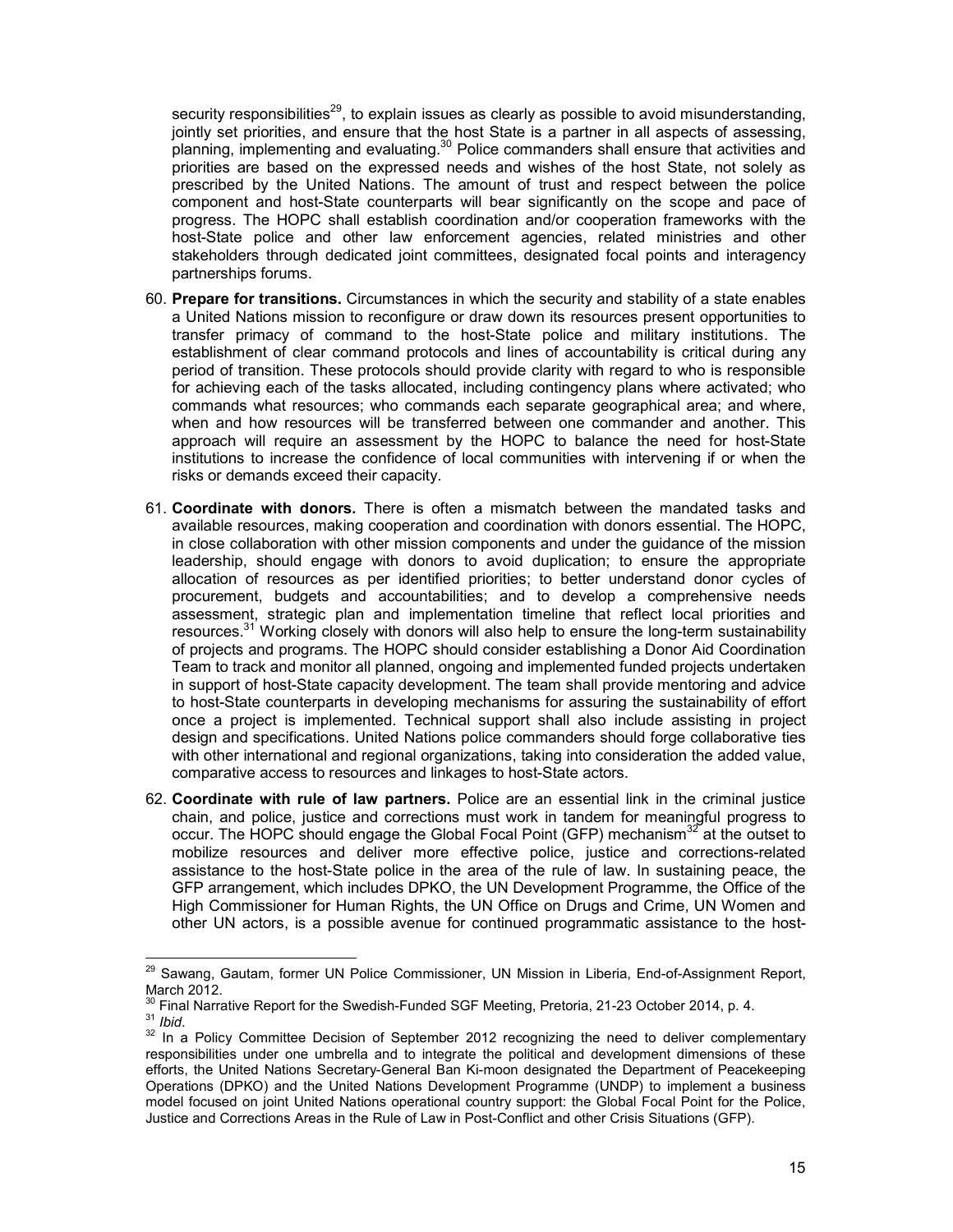State authorities following the transition or drawdown of a peacekeeping operation. Activities should be coordinated through the office of the DSRSG/RoL.

- 63. **Work closely with civil society organizations.** Civil society organizations such as human rights NGOs, women's groups, youth groups, minority groups, bar associations, labor unions, religious congregations and groups for vulnerable populations are important partners for police commanders. Some of these groups may have experienced discrimination or other forms of oppression by the police in the past and may therefore continue to bear a strong sense of distrust towards them. In close cooperation with the mission's human rights, gender and civil affairs components, United Nations police commanders should work to promote and facilitate contact and trust-building with civil society organizations, seeking their assistance with information on alleged incidents of police abuse, raising awareness of and support for police reform activities, and encouraging the public to report crimes, including sexual and gender-based violence.
- 64. **Engage civil society in police development.** The HOPC, in close collaboration with the HOM, should encourage the host State to establish a Police Development Steering Board. This board should be headed by a senior official from the office of the Head of State or Government and involve a spectrum of relevant governmental officials (Ministries of the Interior, Finance and Justice) as well as the host-State police leadership, police unions (if applicable) and donor representatives. The HOPC should recommend to the host State to include civil society representatives on the board, e.g., human rights NGOs and women's or minority groups, to be selected by civil society organizations in a transparent and inclusive way. Special attention should be paid to gender balance in the composition of the board. The host State and United Nations police should invite bilateral and multilateral donors to take part in the work of the Board and seek their commitment to a unified assistance approach.
- 65. **Recognize importance of good relations with the media.** The mission, and particularly its security-related activities, will draw national and international media attention, and so it will be necessary to seek the support of the media to promote and implement the mandate. It is vital that the mission's work and activities be known and well-understood by the public, subject to the information policy laid down by the HOM. In accordance with HOM guidance and direction, the HOPC should encourage and facilitate the work of journalists seeking to report about the police component's activities. In consultation with the mission's Public Information Unit, the HOPC should be accessible to the media to the extent possible, without interfering with the discharge of his or her primary responsibilities and the mission's mandate

# *D.3 ROLES AND RESPONSIBILITIES OF UNITED NATIONS POLICE COMMANDERS*

# *D.3.1 Strategic planning*

- 66. The HOPC shall be responsible for developing a strategic plan for the police component that reflects short- and long-term organizational goals, objectives and priorities based on mandated tasks, community needs, etc., recognizing that aspects of the strategic plan will be guided by forces outside the HOPC's control, i.e., the mission mandate and the allocation of resources by the United Nations Security Council.
- 67. In assisting the host-State police in this endeavor, United Nations police commanders shall consider a bottom-up approach to help to identify community needs and approaches to meeting those needs, thereby helping to set the policing priorities that will shape the plan. In parallel, the HOPC's overall strategic plan will mirror the assistance of the United Nations police to the strategic planning and implementation by the host-State authorities. Treating communities as partners in their own safety from early on will help to build legitimacy, increase accountability and foster greater ownership and buy-in going forward. Setting the groundwork for the development of a strategic plan could take the form of a community survey or "town hall"-style discussions on the level of satisfaction with the police and

l, <sup>33</sup> Directive for Heads of Police Components of Peacekeeping Operations (Ref. DPKO/PD/2006/00122).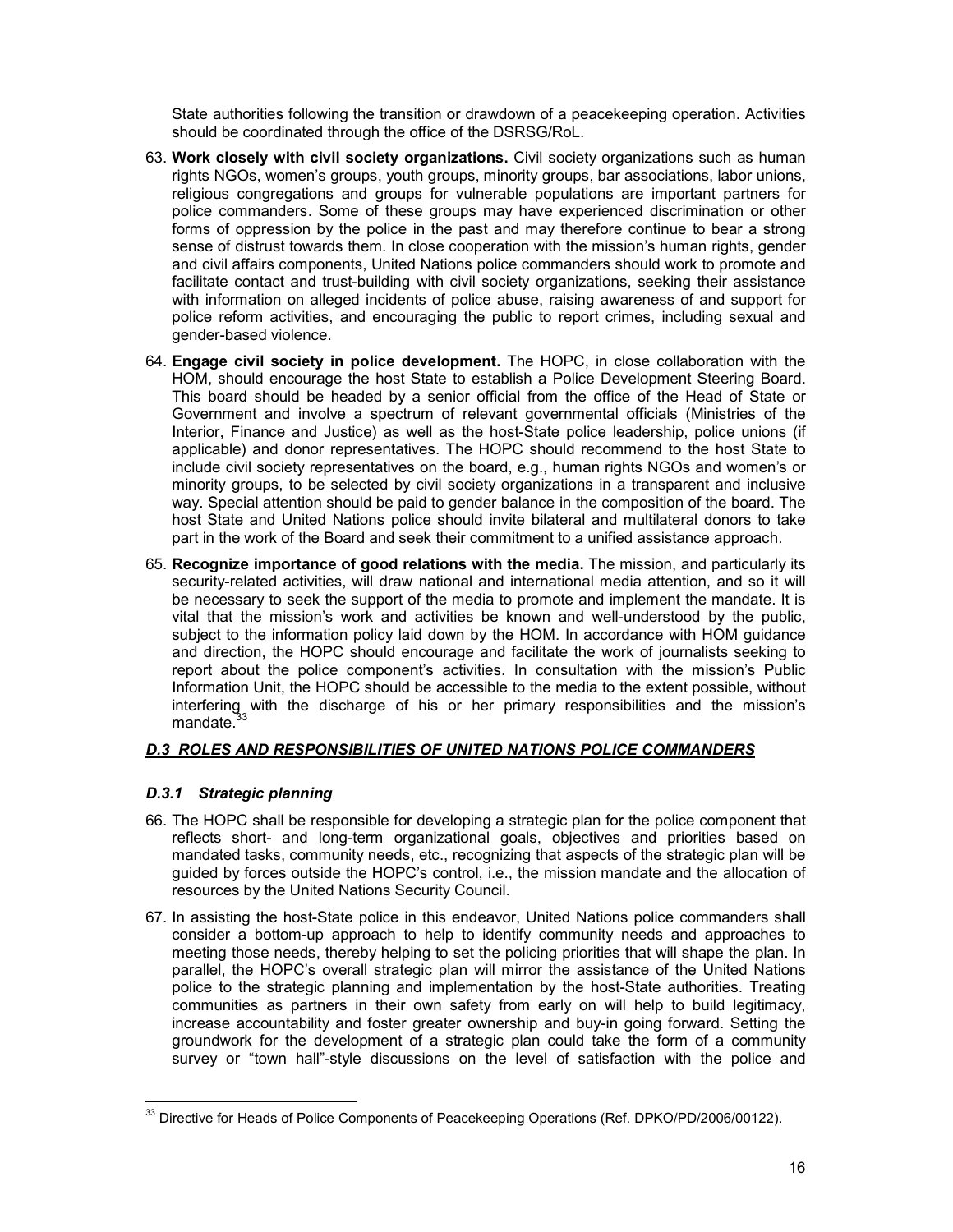perceptions of safety. It will be critical to obtain the input of government leaders, representatives from civil society and vulnerable populations, and other stakeholders.

#### *D.3.2 Human-resource management*

- 68. United Nations police commanders will find it more difficult to manage human resources in a mission environment because of the multitude of policing cultures, training systems and approaches police officers bring, in addition to frequent staff rotations. Additionally, contemporary peacekeeping challenges require specialized skills and expertise that may not be available within the existing police component. National capacity gaps in the host State should inform the composition of police components and requests for police contributions from police-contributing countries (PCCs). For example, commanders shall consider piloting specialized teams to address areas such as serious and organized crime, sexual- and gender-based violence or crime analysis, as well as drawing on the expertise available in the SPC.
- 69. The commander shall solicit guidance from the Police Division at UNHQ on such recruitment issues and shall pay particular attention to the allocation of deployed personnel to such positions in strict accordance with their experience, expertise and qualifications. A transparent selection process is to be established in this regard. The extension of personnel should be based on applicants' performance indicators; skill sets; the operational need for specific expertise; their ability to work effectively and respectfully with national counterparts and the local population; their ability to act as a representative of the United Nations; their achievements during service; and their involvement in essential projects or programs that have an impact on mandate implementation. Police commanders shall also work to identify and nurture future leaders, particularly women officers, to assume command positions by, for example, establishing an in-mission mentoring program or training sessions to enhance specific skills.
- *70.* Staff welfare is equally as important as "getting the job done". A healthy working, living and recreational environment is essential to the implementation of the mission's mandate, improved productivity, lower staff turnover, and good conduct and discipline. While the provision of adequate welfare and recreation facilities and activities for mission personnel falls under the overall responsibility and authority of the HOM, police command staff shall be cognizant of the fact that staff welfare is not a topic of leisure but a critical success factor for motivation, discipline, health and well-being.

# *D.3.3 Project management and oversight*

- 71. Project management must aim to facilitate the implementation of the mission mandate by making the optimal, most efficient use of all available resources, as well as seeking additional resources from potential donors and other United Nations internal and external stakeholders. The HOPC shall consider putting in place a project management team to provide assistance with project design, implementation, monitoring and evaluation. The HOPC shall ensure proper planning, set clear objectives and deliverables, identify project team members with the necessary expertise, knowledge and skills, and oversee and provide guidance to the project team(s). The project team will work to determine and sequence primary activities, estimate the necessary resources and activity durations, and identify expected outputs and desired outcomes.
- 72. A comprehensive business case should be completed for each project, outlining both onetime and ongoing costs, benefits and outcomes. Potential projects should be based on the actual needs and priorities of the host State and managed jointly by the United Nations police component and host-State counterparts. Indicators shall be established to measure progress and ensure that deliverables are achieved, that risks are managed and that the project is completed on time and on budget.

#### *D.3.4 Monitoring and evaluation*

73. The HOPC shall devise strategies for integrating monitoring and evaluation of the implementation of projects into routine planning and decision-making processes, particularly in light of quickly evolving conditions on the ground. Indicators should be developed for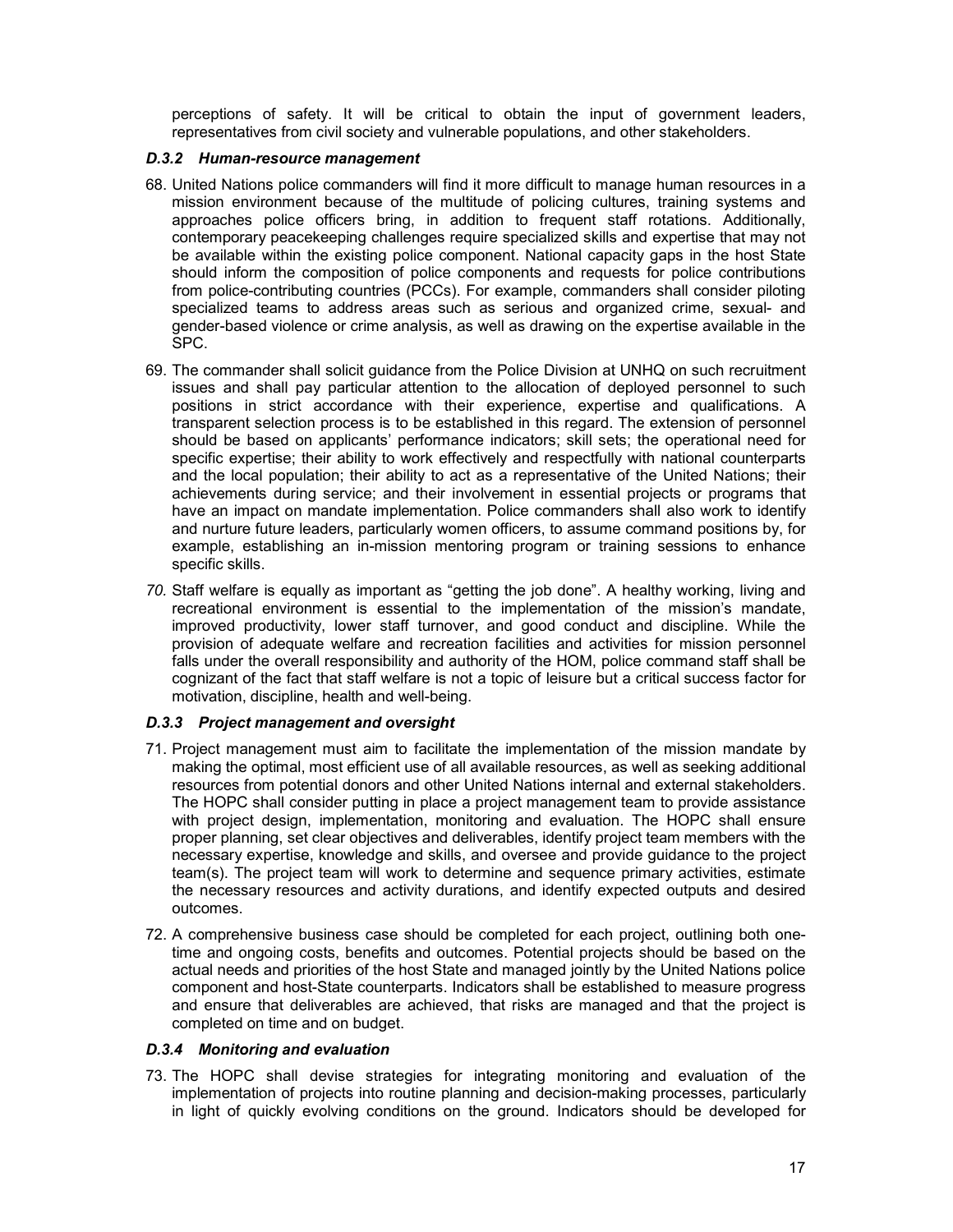monitoring and evaluating the efficiency and effectiveness of service delivery methods, procedures, techniques and equipment utilized in the conduct of all activities assigned to United Nations police personnel and for making recommendations to eliminate inadequacies or improve operations, service and staffing levels.

- 74. The overall aim is to measure performance against objectives and mission mandates. Four main dimensions of assessment could include $34$ :
	- Performance: The United Nations police provide efficient and effective services that are accessible and responsive to the needs of the people.
	- Integrity, transparency and accountability: The United Nations police operate transparently and with integrity, and are held accountable to rules and standards of conduct.
	- Treatment of members of vulnerable groups: The United Nations police treat racial or ethnic minorities; women; lesbian, gay, bisexual and transgender people; children in need of protection; crime victims; internally displaced persons; asylum-seekers; refugees; returnees; stateless individuals; mentally ill individuals; and persons with disabilities in accordance with criminal justice norms and standards and international human rights and humanitarian laws.
	- Capacity: The United Nations police have the human and material resources necessary to perform their functions and the administrative and management capacity to deploy these resources effectively.<sup>35</sup>
- 75. The HOPC shall consider establishing an Internal Evaluation Unit (IEU) to evaluate or undertake inspections of procedures, practices or programs of the police component. This may include proposing standard procedures or conducting analysis in order to develop best practices within the police component, in accordance with the DPKO-DFS Policy on Internal Evaluations and Inspections of United Nations Police (Ref. 2012.13).

# *D.3.5 Accountability and oversight*

- 76. Accountability refers to a system of internal and external checks and balances aimed at ensuring that police perform the functions expected of them to the highest standard and are held responsible if they fail to do so. It aims to prevent the police from misusing their powers, to prevent political authorities from misusing their control over the police, and most importantly, to enhance public confidence and (re-)establish police legitimacy. $36$
- 77. United Nations police commanders, as in all professional police organizations, are accountable to multiple stakeholders. They are accountable to United Nations standards of conduct and local laws, to UNHQ and host-State authorities; to the officers under their command; and to the communities they serve. In post-conflict environments, levels of trust in the police and other law enforcement agencies may be low. Moreover, the population or some groups may have experienced discrimination or other forms of abuse at the hands of the police. A public and tangible demonstration of accountability mechanisms in action will help overcome distrust of the police among these groups and the population at large. A more accountable police service and higher quality police oversight can actually improve public safety by helping the police establish a reputation for fairness which enables it to protect all citizens.

# *D.3.6 Conduct and discipline*

 $\overline{a}$ 

<sup>&</sup>lt;sup>34</sup> Taken from the United Nations Rule of Law Indicators Implementation Guide and Project Tools (2011).

<sup>&</sup>lt;sup>35</sup> In conducting assessments, monitoring and evaluation, United Nations police may take advantage of UNODC's Criminal Justice Assessment Toolkit (2006) and OECD's DAC Handbook on Security System Reform (SSR): Supporting Security and Justice (2007).

<sup>&</sup>lt;sup>36</sup> See UNODC Handbook on Police Accountability, Oversight and Integrity (July 2011) for useful guidance on this topic.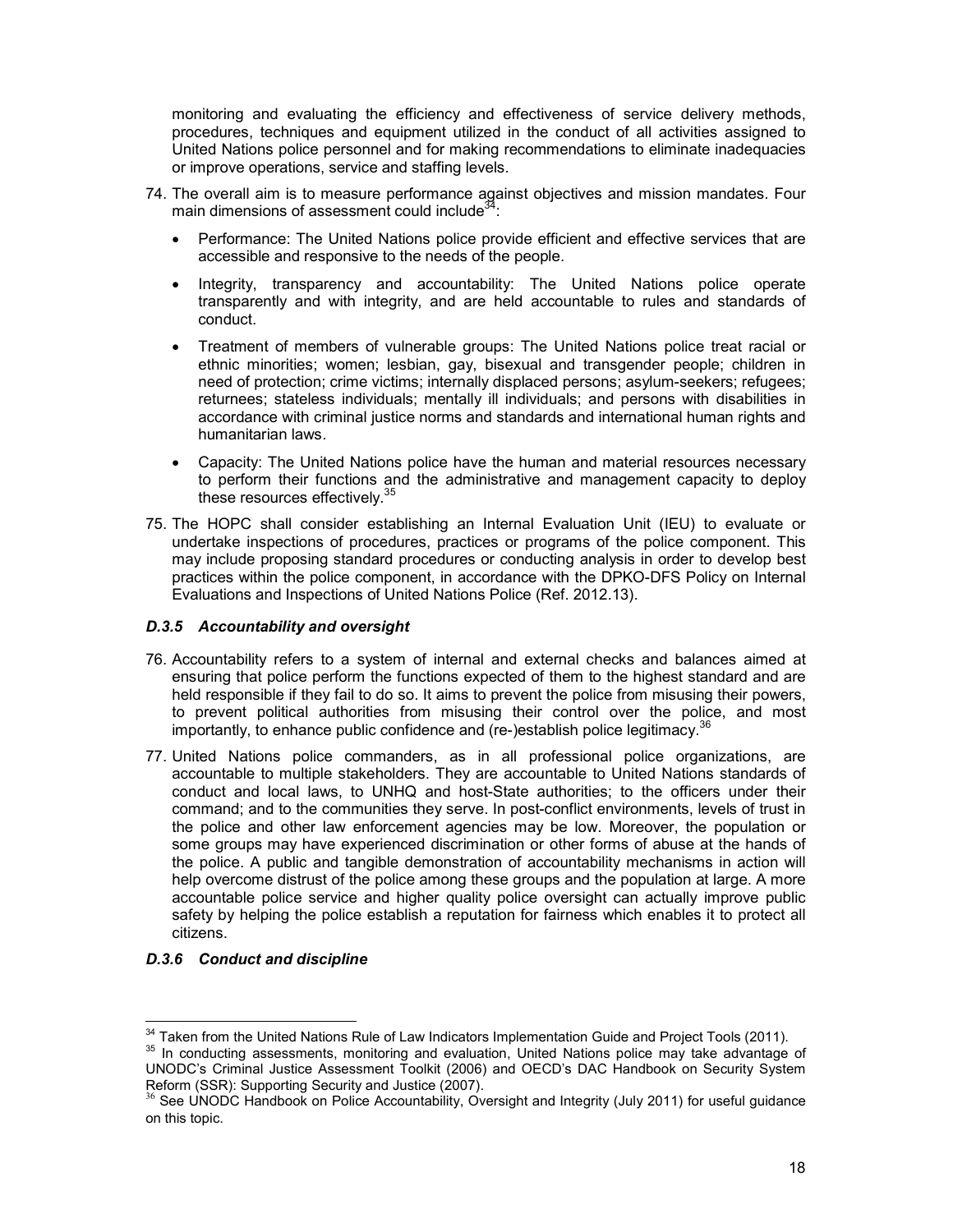- 78. United Nations police commanders shall ensure that their officers adhere to the highest standards of behavior and conduct themselves in a professional and disciplined manner. $37$ Police commanders must take immediate action if they become aware that officers under their command have been involved in any kind of breach of conduct and discipline, particularly with regards to the exploitation of vulnerable groups, particularly women and children, either through position or financial status, or have participated in criminal or illegal activities. Police commanders shall ensure that their officers' induction training includes the subject of sexual exploitation and abuse and the role of the mission's Conduct and Discipline Team, if one exists, or the Conduct and Discipline Focal Point.
- 79. The HOPC must ensure that all alleged acts of misconduct are dealt with in accordance with the Directives for Disciplinary Matters Involving Civilian Police Officers and Military Observers (Ref. DPKO/CPD/DDCPO/2003/001), the appropriate General Assembly resolutions,<sup>38</sup> the DPA/DPKO-DFS Policy on Accountability for Conduct and Discipline in Field Missions (Ref. 2015.10) and other relevant United Nations resolutions and related issuances, taking into consideration the authority and responsibilities of the OIOS. In addition, mission-specific standard operating procedures and/or directives pertaining to disciplinary matters may be developed and applied by the HOPC in the mission.
- 80. The HOPC shall implement a clear mechanism for dealing with complaints against United Nations police personnel in accordance with applicable procedures. This must include a welldefined process for reporting, investigating and following up actions and should be integrated into the mission's standard operating procedures. The SRSG may authorize the HOPC to undertake investigations, make inquiries and request information, reports and consultations. If the HOPC considers it necessary to repatriate police personnel on disciplinary grounds, he or she shall recommend such action to the SRSG for approval by UNHQ in accordance with applicable procedures. The Police Adviser at UNHQ should be duly informed and DFS will ensure appropriate follow-up on such matters with the concerned contributing government.

## *D.3.7 Protection of civilians*

- 81. The host-State has the primary responsibility for protecting its own civilians, and the United Nations police may be called on to assist them with fulfilling this responsibility. However, in cases where the government is unable or unwilling to do so or where civilians are under protection within United Nations premises, the United Nations police have the authority to act independently to protect civilians under imminent threat of physical violence, irrespective of the source of the threat, including the use of force as a last resort.
- 82. The HOPC is responsible for the development of a mission-specific protection of civilians strategy for the police component. This document should include a vulnerability assessment and contingency plans. The strategy for the police should be developed in partnership with military and civilian components to ensure all relevant protection actors have a common and agreed approach to addressing the threats and vulnerabilities facing civilians in the mission area, including the mobilization of rapid-response capabilities and the development of early warning systems. The strategy should take into account gender perspectives. This should also include the development of specific joint operational guidelines, detailed communication and reporting lines, delineation of responsibilities and tasks, delegation of authority and transfer of authority between the police and military components. Police commanders must ensure that all personnel under their command have a common understanding regarding what actions can  $-$  and cannot  $-$  be taken to protect civilians under threat of physical violence, including with respect to protecting women and children from sexual violence.<sup>31</sup>

# *D.3.8 Human rights*

<sup>37</sup> Code of Conduct for Law Enforcement Officials, adopted by General Assembly resolution 34/169 (17 December 1979).

 $8$  In particular, see General Assembly resolutions 59/287, (13 April 2005) and 59/300, (30 June 2005).

<sup>&</sup>lt;sup>39</sup> Adapted from the Directive for the Head of the Military Component in a Peacekeeping Operations (Ref. DPKO/OMA/MPS/2011/0221).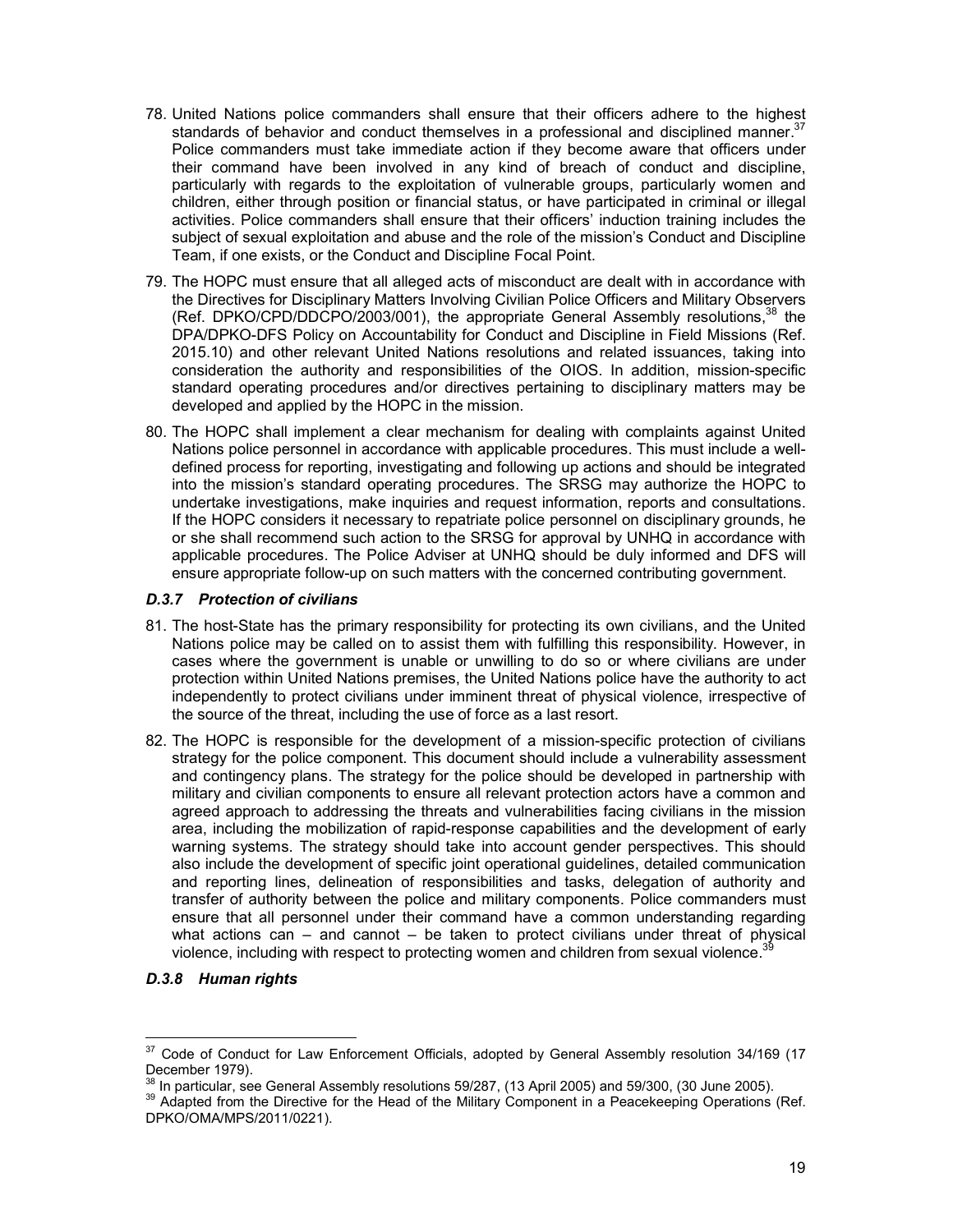- 83. Respecting, protecting and promoting human rights is central to the work of the United Nations police. The HOPC shall ensure that all United Nations police officers under his or her command are aware of and comply with the OHCHR-DPKO-DPA-DFS Policy on Human Rights in United Nations Peace Operations and Political Missions (Ref. 2011.20). In fulfilling their functions, all police personnel shall be trained to recognize a human rights violation and be prepared to intervene according to the mission's directives on the use of force and mandate, as well as their specific roles and responsibilities and the limits of their competence and capacity.
- 84. Police commanders shall ensure that adequate instructions and procedures are in place from the outset of a peace operation to guide United Nations police personnel actions when confronted with human rights violations while performing their functions, with the advice of the human rights component. The HOPC shall cooperate closely with the human rights component to anticipate, plan and prepare for possible crises (for example, during electoral periods), escalations of violence and upsurges of human rights violations. Specific human rights training shall be provided to United Nations police personnel prior to their deployment and while serving in mission.

#### *D.3.9 Gender mainstreaming*

- 85. Gender mainstreaming is a strategy for making women's, men's, girls' and boys' concerns and experiences an integral dimension of the design, implementation, monitoring and evaluation of any planned action, including policies and programs, in all areas and at all levels, so that women and men benefit equally and inequality is not perpetuated. The DPKO-DFS Policy on Gender Equality in UN Peacekeeping Operations (Ref. 2010.25) outlines four principles that underlie the work of the United Nations for gender equality, including inclusiveness, non-discrimination, gender balance and efficiency in peacekeeping activities. Police commanders shall work to mainstream these principles.
- 86. The HOPC shall be responsible for ensuring that mandatory in-mission training on gender mainstreaming is provided to the police personnel under his or her command, using standardized training curricula. An agreement with the mission's gender component and the police unit responsible for training shall be established as a measure of accountability to deliver such training and to ensure that training on protection from conflict-related sexual violence is organized in conjunction with the gender and human rights components. The HOPC shall nominate a Gender Adviser within the police component, preferably located within his or her office, to coordinate the implementation of gender mainstreaming and address sexual- and gender-based violence. He or she shall also nominate focal points and encourage the host-State police leadership to do the same to help coordinate such activities.
- 87. As part of his or her authority and responsibilities as a senior mission leader, the HOPC shall promote a conducive and respectful environment for both female and male police personnel, including through the provision of adequate medical facilities, services and supplies for men and women, and shall establish mechanisms to ensure protection from sexual harassment. Police commanders shall inform all United Nations police personnel and provide leadership for the implementation of relevant provisions of Security Council resolutions on women, peace and security in the work of police personnel in the field.

# *D.3.10 Environmental mainstreaming*

88. The HOPC shall ensure that the police component conducts its activities as environmentally sound as possible. In accordance with the Environmental Policy for UN Field Missions (Ref. 2009.06), he or she, after consultation and in coordination with the Director of Mission Support or Chief of Mission Support, shall institute instructions and operating procedures and take other necessary measures to ensure that the police component complies with the mission's policy and environmental objectives, including the appointment of a focal point within the police component to liaise with the mission's Environmental Officer. Accordingly,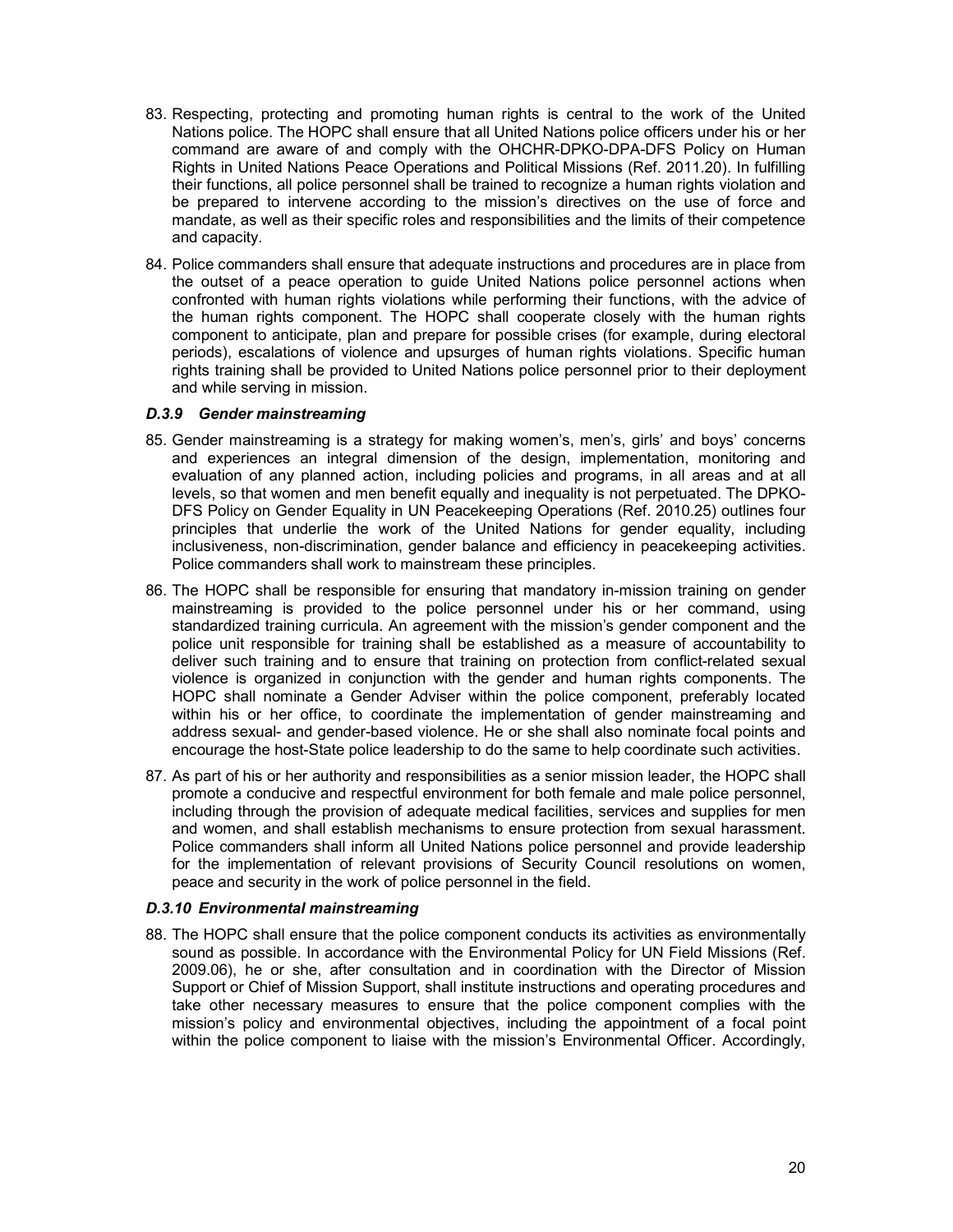the United Nations police will be enjoined to adopt appropriate behavior and conduct on cultural, religious and historical sites of importance to the host-State population.<sup>40</sup>

## *D.3.11 Knowledge sharing*

- 89. Recording successes and failures, sharing experience and knowledge with peers in other missions and at UNHQ and learning from them are fundamental to enhancing the effectiveness and efficiency of United Nations police peacekeeping. This is particularly critical given the frequent rotations of the police in United Nations missions. An effective method for passing on institutional memory is the handover note or, if an HOPC or his or her deputies, an EoAR. Approved templates and guidelines for handover notes and EoAR are available on the Peace Operations Intranet (POINT). Police commanders shall endeavor to create opportunities for staff at all levels to share knowledge and integrate lessons learned into their daily activities.<sup>41</sup>
- 90. The HOPC shall also develop mechanisms for the collection and institutionalization of best practices and lessons learned by the police component. The HOPC should encourage the participation of all personnel of the police component in knowledge management networks or activities and disseminate best practices materials to all personnel of the police component. The HOPC shall consider appointing a Police Policy and Best Practices Officer or Focal Point to promote knowledge sharing and organizational learning. For the sake of continuity, this individual should ideally be expected to serve in the mission for at least 18 months.
- 91. If the mission is an integrated one and has a Best Practices Unit, the Police Policy and Best Practices Officer or Focal Point should work in close coordination with the unit staff and ensure that the Internal Evaluation Section or Unit of the police component is linked to the Best Practices Unit. Where the mission is not an integrated one, the Police Policy and Best Practices Officer or Focal Point should be encouraged to engage with the DPKO-DFS Policy and Best Practices Service at UNHQ.

# **E. TERMS AND DEFINITIONS**

 $\overline{a}$ 

**Administrative control.** The authority over subordinate or other organizations within national contingents for administrative matters such as personnel management, supply, services and other non-operational missions of the subordinate or other organizations. Administrative control is a national responsibility given to the National Contingent Commander (NCC) in peacekeeping operations.

**Command.** The authority vested in an HOPC for the direction, coordination and control of police personnel. Command has a legal status and denotes functional and knowledgeable exercise of police authority to attain police objectives or goals.

**Formed Police Unit.** A cohesive mobile police unit that provides support to United Nations operations and ensures the safety and security of United Nations personnel and missions, primarily through public order management.

**Gender.** The social attributes and opportunities associated with being male and female and the relationships between women and men and girls and boys, as well as the relations between women and those between men. These attributes, opportunities and relationships are socially constructed and are learned through socialization processes. They are context/time-specific and changeable. Gender determines what is expected, allowed and valued in a woman or a man in a given context. In most societies there are differences and inequalities between women and men in their assigned responsibilities, access to and control

<sup>&</sup>lt;sup>40</sup> DPKO-DFS Policy on United Nations Police in Peacekeeping Operations and Special Political Missions, 1 February 2014, Ref. 2014.01, p.8.

See the DPKO-DFS Policy on Knowledge Sharing and Organizational Learning (Ref. 2015.13) for more information.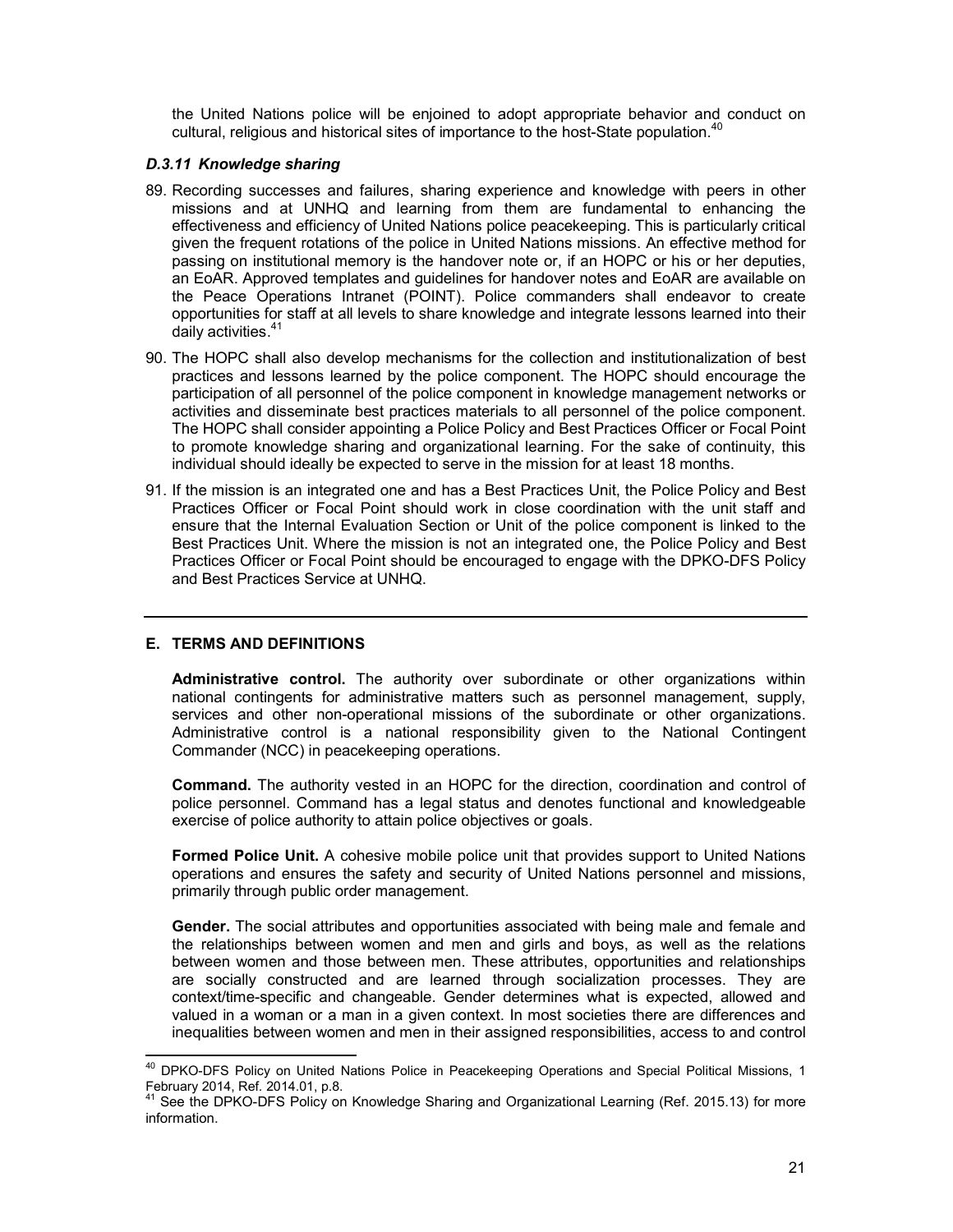over resources and decision-making opportunities. Gender is part of the broader sociocultural context. Other important criteria for socio-cultural analysis include class, race, poverty level, ethnic group and age. (Extract from United Nations Office of the Special Adviser on Gender Issues (OSAGI), August 2001.)

**Gender mainstreaming**. The process of assessing the implications for women and men of any planned action, including legislation, policies or programmes, in all areas and at all levels. It is a strategy for making women's as well as men's concerns and experiences an integral dimension of the design, implementation, monitoring and evaluation of policies and programmes in all political, economic and societal spheres so that women and men benefit equally and inequality is not perpetuated. The ultimate goal is to achieve gender equality. (Agreed Conclusions of ECOSOC Coordination Segment on Gender Mainstreaming 1997.)

**Individual Police Officer.** Police or other law enforcement personnel assigned to serve with the United Nations on secondment by governments of Member States at the request of the United Nations Secretary-General.

**Planned Operation**. A situation in which there is considerable information or knowledge about an anticipated event or incident and the time to develop strategies, tactics and contingency plans to respond to it.

**Public order management.** Police actions aimed at facilitating the population's exercise of their fundamental rights without any disturbance or unjustified hindrance and preventing assemblies from threatening or actually harming public safety.

**Public safety.** Day-to-day security that allows full freedom of movement and the virtual absence of crime and disturbances.

**Rising Tide Incident.** Unplanned incident or event that develops out of a steady state into an emergency or major incident or operation over a period of time. These incidents may last for some time and, as the situation escalates, may require transition to a more experiencedlevel commander or the support of mission military units.

**Rule of law.** Principle of governance in which all persons, institutions and entities, public and private, including the state itself, are accountable to laws that are publicly promulgated, equally enforce and independently adjudicated, and which are consistent with international human rights norms and standards. It requires, as well, measures to ensure adherence to the principles of supremacy of the law, separation of powers, participation in decision-making, legal certainty, avoidance of arbitrariness and procedural and legal transparency. (Secretary-General's report, S/2004/616).

**Spontaneous Incident.** An event that occurs with little to no warning and little time to plan a response.

**Steady State.** Everyday responsibilities and activities that constitute "business as usual". In mission settings, this may include, among others, providing advice on policing operations, crime investigations, strategic planning, organizational management, community engagement and outreach, human rights, gender mainstreaming, human resource and administration, project management, strengthening governance, accountability, monitoring and evaluation.

**United Nations Operational Authority.** The authority transferred by Member States to the United Nations to use the operational capabilities of their national Formed Police Units and/or police personnel to undertake mandated missions and tasks. Operational authority over such forces and personnel is vested in the United Nations Secretary-General, under the authority of the Security Council.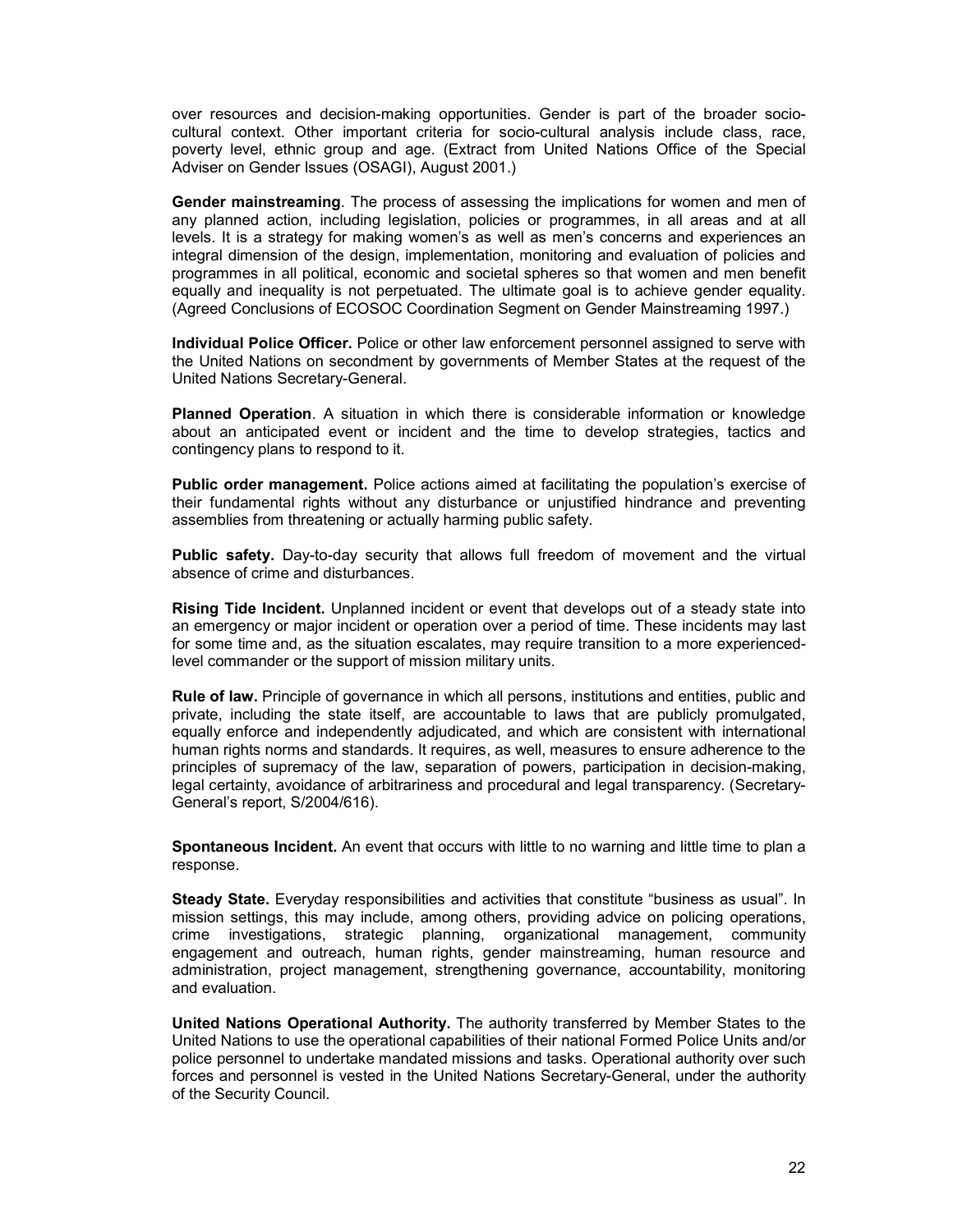**United Nations Operational Control.** The authority granted to a police commander in a United Nations peacekeeping operation to direct forces assigned so that the commander may accomplish specific missions or tasks which are usually limited by function, time, or location (or a combination), to deploy units concerned and/or personnel, and to retain or assign tactical command or control of those units/personnel. Operational control includes the authority to assign separate tasks to sub-units of a contingent, as required by operational necessities, within the mission area of responsibility, in consultation with the Police Contingent Commander and as approved by UNHQ.

**United Nations police.** Includes both Headquarters staff in the United Nations Police Division (inclusive of the Standing Police Capacity) and mission staff in United Nations police components.

**United Nations police component.** All United Nations police officers in a given peacekeeping operation or special political mission, i.e., non-contracted Individual Police Officers and Formed Police Units.

**United Nations Tactical Command.** The authority delegated to a military or police commander in a United Nations peacekeeping operation to assign tasks to forces under their command for the accomplishment of the mission assigned by a higher authority.

**United Nations Tactical Control.** The detailed and local direction and control of movement or manuever necessary to accomplish missions or tasks assigned. As required by operational necessities, the HOPC may delegate the tactical control of assigned police personnel to the subordinate sector and/or unit commanders.

## **F. REFERENCES**

#### **Normative or Superior References**

- Report of the High-Level Independent Panel on United Nations Peace Operations, 16 June 2015
- DPKO-DFS Policy on United Nations Police in Peacekeeping Operations and Special Political Missions, Ref. 2014.01, 01 February 2014
- Security Council resolution 2185 on United Nations police (2014)
- Securing states and societies: strengthening the United Nations comprehensive support to security sector reform, Report of the Secretary-General, A/67/970- S/2013/480
- Report of the Secretary-General on United Nations police, A/66/615, 15 December 2011
- Secretary-General's bulletin on the Organization of the Department of Peacekeeping Operations, ST/SGB/2010/1, 5 February 2010
- Guidance Note of the Secretary-General: UN Approach to Rule of Law Assistance, 01 April 2008
- Securing peace and development: the role of the United Nations in supporting security sector reform, Report of the Secretary-General, A/62/659-S/2008/39, 23 January 2008
- The rule of law and transitional justice in conflict and post-conflict societies, Report of the Secretary-General, S/2004/616, 23 August 2004.
- Report of the Panel on United Nations Peace Operations ("Brahimi Report"), A/55/305-S/2000/809, 21 August 2000

#### **Related Policies**

- DPKO-DFS Policy on Knowledge Sharing and Organizational Learning, Ref. 2015.13, 01 October 2015
- DPKO-DFS-DPA Policy on Accountability for Conduct and Discipline in Field Missions, Ref. 2015.10, 01 August 2015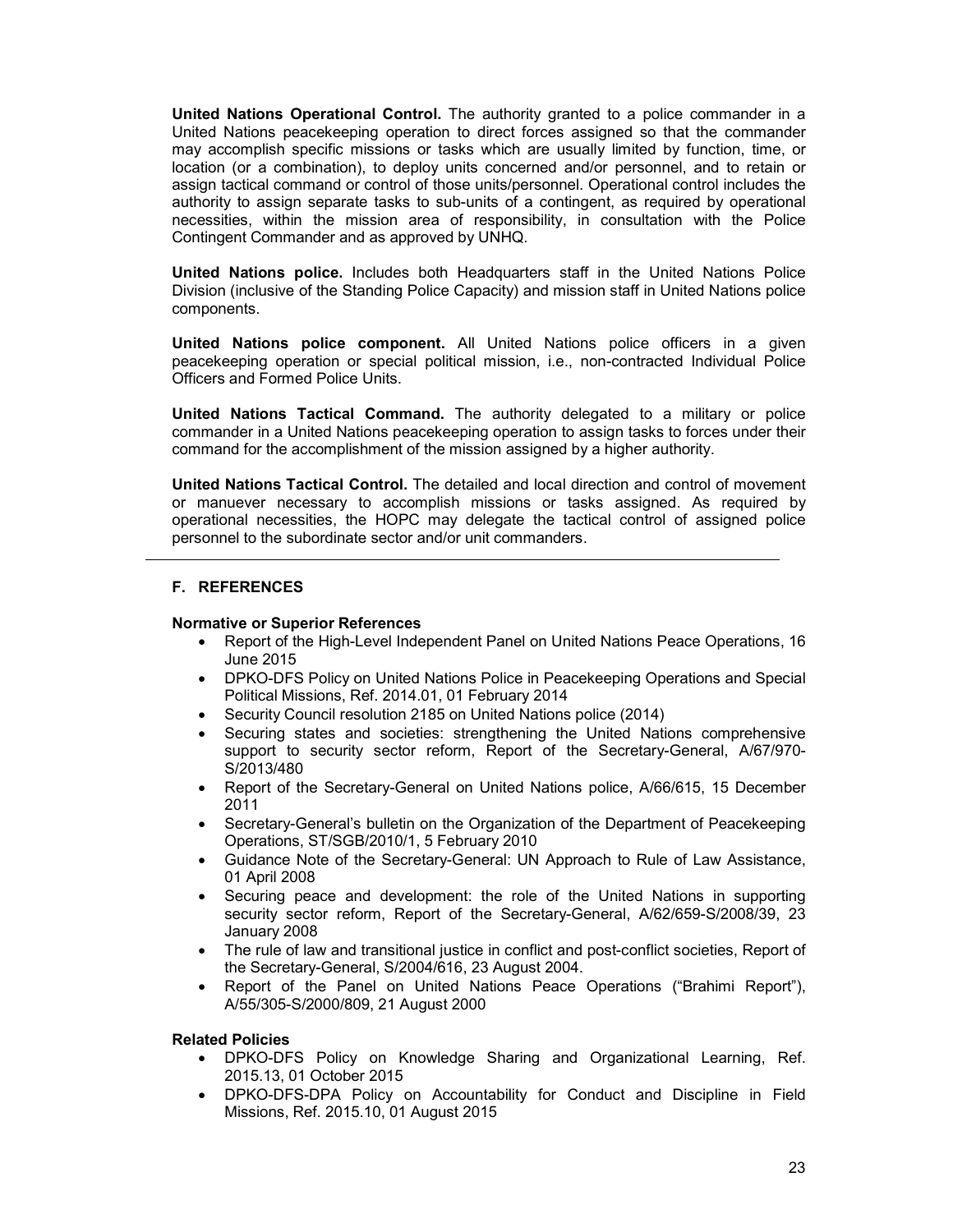- DPKO-DFS Guidelines on Police Capacity-Building and Development, Ref. 2015.08, 01 April 2015
- DPKO-DFS Guidelines on Joint Mission Analysis Centres (JMAC), Ref. 2015.04, 01 March 2015
- DPKO-DFS Policy on Joint Mission Analysis Centres (JMAC), Ref. 2015.03, 01 March 2015
- DPKO-DFS Guidelines on Design, Delivery and Evaluation of Training (Training Cycle), Ref. 2014.13, 01 August 2014
- UN-DPKO-DFS Policy on Joint Operations Centre (JOC), Ref. 2014.10, 01 May 2014
- United Nations Policy on Integrated Assessment and Planning, 09 April 2013
- DPKO-DFS Guidelines on United Nations Police Support to the Provision of Security in Electoral Processes, Ref. 2013.03, 15 February 2013
- United Nations Policy on UN Transitions in the Context of Mission Drawdown or Withdrawal, 04 February 2013
- DPKO-DFS Policy on Quick Impact Projects (QIPs), Ref. 2012.21, 21 January 2013
- DPKO-DFS Policy on Functions and Organization of the Standing Police Capacity (SPC), Ref. 2012.12, 01 January 2013
- DPKO-DFS Policy on Internal Evaluations and Inspections of United Nations Police, Ref. 2012.13, 01 October 2012
- DPKO-DFS Standard Operating Procedure on Integrated Reporting from DPKO-Led Field Missions to UNHQ, Ref. 2012.01, 01 April 2012
- United Nations Policy on Human Rights Screening of United Nations Personnel, 2012
- OHCHR/DPKO/DPA/DFS Policy on Human Rights in UN Peace Operations and Political Missions, Ref. 2011.20, 01 September 2011
- DPKO-DFS Policy on Defence Sector Reform, 2011
- DPKO Directive for the Head of the Military Component in a Peacekeeping Operation, Ref. DPKO/OMA/MPS/2011/0221
- United Nations Policy on Human Rights Due Diligence on UN Support to non-UN Security Forces, 2011
- DPKO-DFS Policy on Gender Equality in UN Peacekeeping Operations, Ref. 2010.25, 01 July 2010
- DPKO-DFS Operational Concept on the Protection of Civilians in United Nations Peacekeeping, 09 April 2010
- DPKO-DFS Policy (Revised) on Formed Police Units in United Nations Peacekeeping Operations, Ref. 2009.32, 01 March 2010
- DPKO-DFS Interim Standard Operating Procedures on Detention in United Nations Peace Operations, Ref. 2010.06, , 25 January 2010
- DPKO-DFS Environmental Policy for UN Field Missions, Ref. 2009.06, 01 June 2009
- DPKO-DFS Policy on Authority, Command and Control in United Nations Peacekeeping Operations, Ref. 2008.04, 15 February 2008
- DPKO Policy on Support for Vetting of Police and other Law Enforcement Personnel, Ref. 2008.03, 12 February 2008
- Report of the Special Committee on Peacekeeping Operations and its Working Group on the 2007 resumed session, A/61/19 (Part III), Model Memorandum of Understanding, 11 June 2007
- DPKO Policy on Support for the reform, restructuring and rebuilding of police and law enforcement agencies, Ref. 2006.30, 18 December 2006
- DPKO Policy on Census and Identification of Law Enforcement Officials, Ref. 2006.12, 23 June 2006
- Directives for Disciplinary Matters Involving Civilian Police Officers and Military Observers, DPKO/CPD/DDCPO/2003/001, DPKO/MD/03/00994
- Regulations Governing the Status, Basic Rights and Duties of Officials other than Secretariat Officials, and Experts on Mission, ST/SGB/2002/9, 2002
- Model Undertaking and Declaration by Personnel with the Legal Status of Experts on Mission: United Nations Police, Corrections Officer/Military Observers/Liaison Officers/Advisers